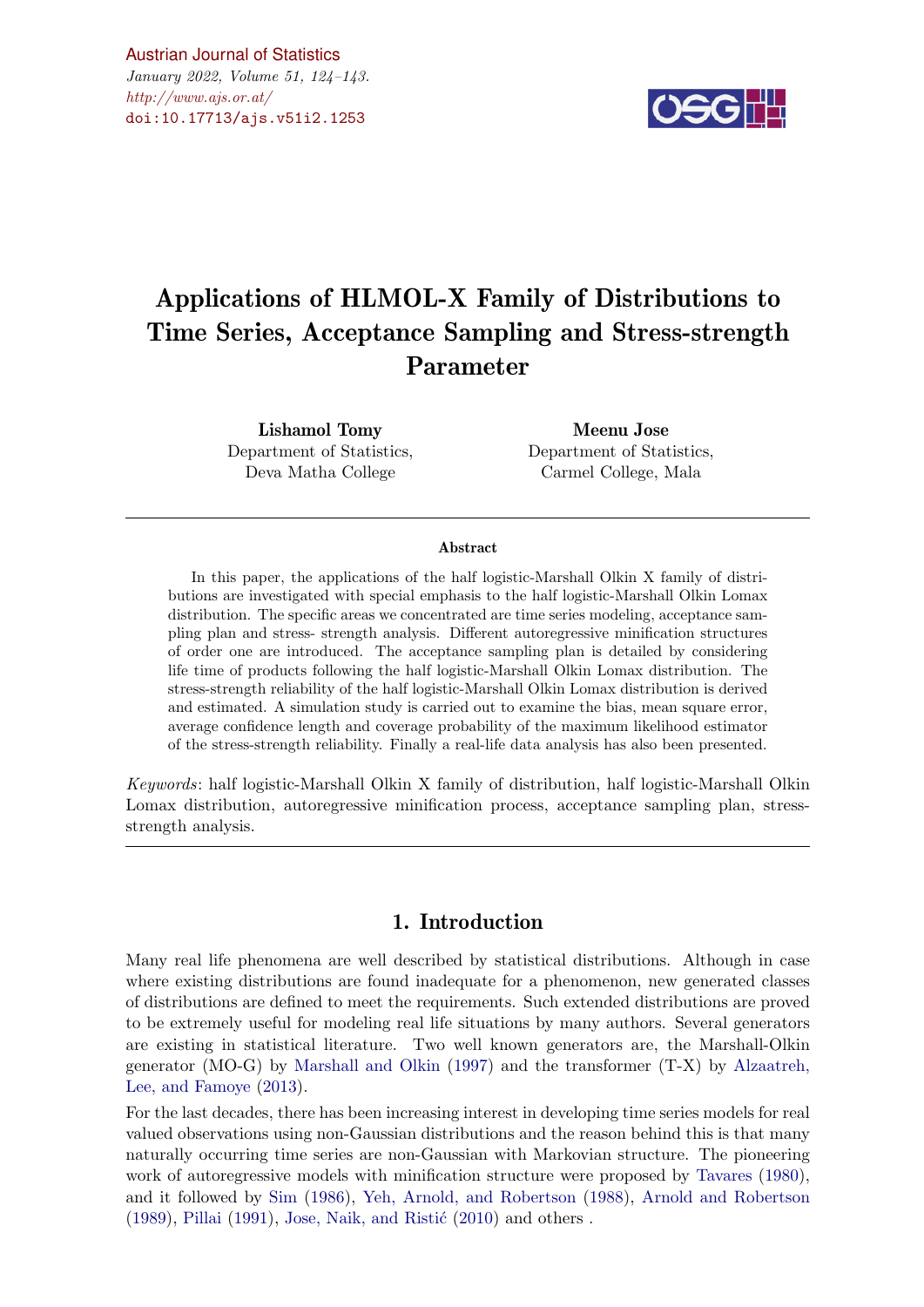The acceptance sampling plan is an important tool in statistical quality control because it helps manufactures to minimize variability and protect the outgoing quality of their products. It is a sampling inspection procedure for determining the acceptability of the product. The acceptance sampling plans have been investigated in the past few decades by many authors, for instance [Rosaiah, Gadde, Kalyani, and Kumar](#page-18-5) [\(2018\)](#page-18-5), [Rosaiah and Kantam](#page-18-6) [\(2005\)](#page-18-6), [Gillariose](#page-18-7) [and Tomy](#page-18-7) [\(2018\)](#page-18-7), [Jose and Joseph](#page-18-8) [\(2018\)](#page-18-8), [Jose and Sebastian](#page-18-9) [\(2011\)](#page-18-9) and [Jose, Tomy, and](#page-18-10) [Thomas](#page-18-10) [\(2018\)](#page-18-10).

When assessing system reliability, a satisfactory performance is done when the strength applied to the component exceeds stress. Suppose that X represents the strength of a component with a stress Y, then  $R=P(X > Y)$  can be considered as a measure of reliability of system. The system becomes out of control if the system stress exceeds its strength. Since R represents a relation between the stress and strength of a system. The estimation of the stress-strength reliability R has received considerable attention in the statistical literature. The pioneering work is given by [Birnbaum](#page-18-11) *et al.* [\(1956\)](#page-18-11) and [Birnbaum, McCarty](#page-18-12) *et al.* [\(1958\)](#page-18-12).

[Tomy and Jose](#page-19-3) [\(2020\)](#page-19-3) introduced a new family of distributions called T-Marshall Olkin X family of distributions, it having the properties contained in both Marshall-Olkin and T-X family of distributions. They showed that several families of distributions can be derived from T-Marshall Olkin X family for different choices of variable T. In this article as a special case, the half logistic-Marshall Olkin X (HLMO-X) family of distributions is investigated. The cumulative density function (CDF) of the HLMO-X family of distributions by [Tomy and Jose](#page-19-3) [\(2020\)](#page-19-3) is given by

$$
R(x) = \frac{1 - \left\{ \frac{c(1 - F(x))}{c + (1 - c)F(x)} \right\}^{\lambda}}{1 + \left\{ \frac{c(1 - F(x))}{c + (1 - c)F(x)} \right\}^{\lambda}}
$$
(1)

where  $F(x)$  is the CDF of a random variable X. For convenience one special model of this family, the half logistic-Marshall Olkin Lomax (HLMOL) distribution, is studied in detail.

The Lomax distribution is one of the most commonly used distributions to model lifetime data and it has applications in several fields such as lifetime and reliability modeling, biological sciences and actuarial sciences. The CDF of the Lomax distribution is given by.

$$
F(x) = 1 - [1 + \frac{x}{\theta}]^{-\alpha}; \ x > 0, \ \alpha, \theta > 0
$$

The HLMOL distribution has CDF given by

$$
R(x) = \frac{\left[ (1 + \frac{x}{\theta})^{\alpha} + c - 1 \right]^{\lambda} - c^{\lambda}}{\left[ (1 + \frac{x}{\theta})^{\alpha} + c - 1 \right]^{\lambda} + c^{\lambda}}
$$
\n(2)

The corresponding probability density function (PDF) is

$$
r(x; c, \lambda, \alpha, \theta) = \frac{2\lambda\alpha c^{\lambda}}{\theta} \frac{\left[ (1 + \frac{x}{\theta})^{\alpha} + c - 1 \right]^{\lambda - 1} [1 + \frac{x}{\theta}]^{\alpha - 1}}{\left[ \left[ (1 + \frac{x}{\theta})^{\alpha} + c - 1 \right]^{\lambda} + c^{\lambda} \right]^2}; \ x > 0, \ c, \lambda, \alpha, \theta > 0 \tag{3}
$$

With this context the main motivation behind this study is to investigate the diverse applications of the HLMO-X family of distributions in various fields like time series, quality control and reliability.

The paper unfolds as follows: In Section 2, we consider some applications of the HLMOL distribution in time series modeling. Section 3 presents the acceptance sampling plan of HLMOL distribution. In Section 4, The derivation and estimation of stress-strength reliability parameter R are given. The conclusion of the paper appears in Section 5.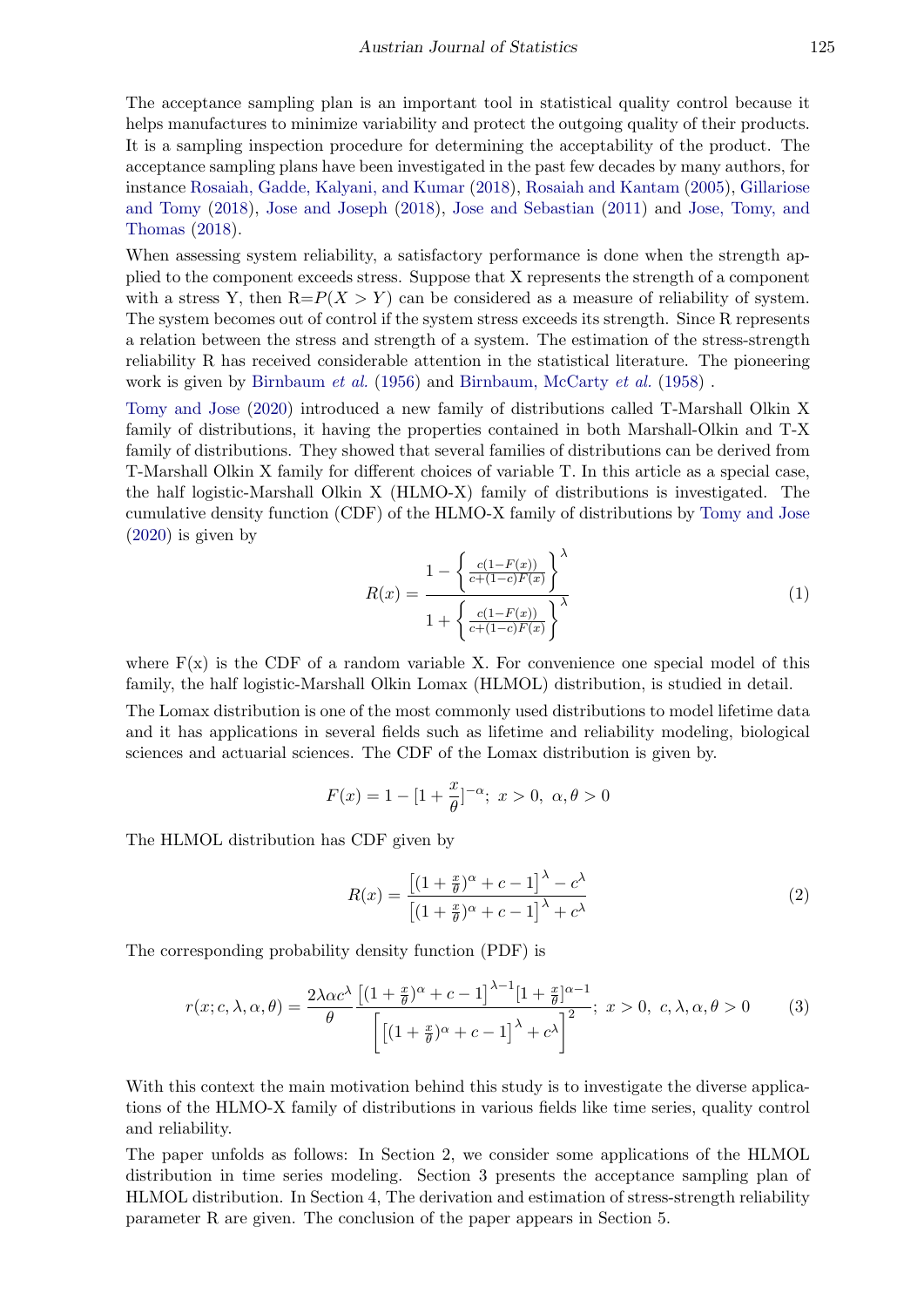# 2. Autoregressive time series modeling

Here, we develop different autoregressive minification processes of order one with HLMOL distribution as marginal distribution. We call the processes as HLMOL AR(1) Processes. Now we have the following theorem.

**Theorem 2.1.** Consider an  $AR(1)$  structure given below

$$
X_n = \begin{cases} \varepsilon_n & \text{with probability } c \\ \min(X_{n-1}, \varepsilon_n) & \text{with probability } 1-c, \ 0 \le c \le 1, \ n \ge 1 \end{cases} \tag{4}
$$

where  $\{\varepsilon_n\}$  is a sequence of independent and identically distributed (iid) random variables and is independent of  ${X_n}$ . Then the process is stationary  $AR(1)$  minification process with HLMOL(1, $\alpha, \theta, c$ ) as marginals if and only if  $\varepsilon_n$  is distributed as half logistic Lomax( $\alpha, \theta$ ) and  $X_0 \underline{d} H L MOL(1,\alpha,\theta,c).$ 

Proof. From (4) it follows that

$$
P(X_n > x) = cP(\varepsilon_n > x) + (1 - c)P(X_{n-1} > x)P(\varepsilon_n > x)
$$

That is,

$$
\bar{R}_{X_n}(x) = \bar{R}_{\varepsilon_n}(x)[c + (1 - c)\bar{R}_{X_{n-1}}(x)]
$$
\n(5)

If the process is stationary with HLMOL $(1,\alpha,\theta,c)$  marginals, then

$$
\bar{R}_{\varepsilon_n}(x) = \frac{\bar{R}_X(x)}{c + (1 - c)\bar{R}_X(x)}
$$
\n
$$
= \frac{\frac{2c}{(1 + \frac{x}{\theta})^{\alpha} + 2c - 1}}{c + (1 - c)\frac{2c}{(1 + \frac{x}{\theta})^{\alpha} + 2c - 1}}
$$
\n
$$
= \frac{2}{(1 + \frac{x}{\theta})^{\alpha} + 1}
$$
\n(6)

Which is the survival function of half logistic  $\text{Lomax}(\alpha, \theta)$  distribution.

Coversely, If  $\varepsilon_n(x)'s$  are iid random variables follows half logistic Lomax $(\alpha, \theta)$  distribution with  $X_0 \underline{d}$  HLMOL $(1, \alpha, \theta, c)$ , then from (5), we have

$$
\bar{R}_{X_1}(x) = \bar{R}_{\varepsilon_1}(x)[c + (1 - c)\bar{R}_{X_0}(x)]
$$
\n
$$
= \frac{2}{(1 + \frac{x}{\theta})^{\alpha} + 1} \left\{ c + (1 - c)\frac{2c}{(1 + \frac{x}{\theta})^{\alpha} + 2c - 1} \right\}
$$
\n
$$
= \frac{2}{(1 + \frac{x}{\theta})^{\alpha} + 1} \left\{ \frac{c(1 + \frac{x}{\theta})^{\alpha} - c + 2c}{(1 + \frac{x}{\theta})^{\alpha} + 2c - 1} \right\}
$$
\n
$$
= \frac{2c}{(1 + \frac{x}{\theta})^{\alpha} + 2c - 1} \tag{7}
$$

That is  $X_1$  has HLMOL $(1, \alpha, \theta, c)$  distribution.

Similarly if  $X_{n-1}$  has HLMOL(1, $\alpha, \theta, c$ ) distribution, we get  $X_n$  also has HLMOL(1, $\alpha, \theta, c$ ) distribution. Hence the process  $\{X_n\}$  is stationary with HLMOL marginals.  $\Box$ 

The corresponding sample paths are given in Figure [1.](#page-3-0) The sample path behaviour of the process seems to be distinct and is adjustable through the parameters c, $\alpha$  and  $\theta$ .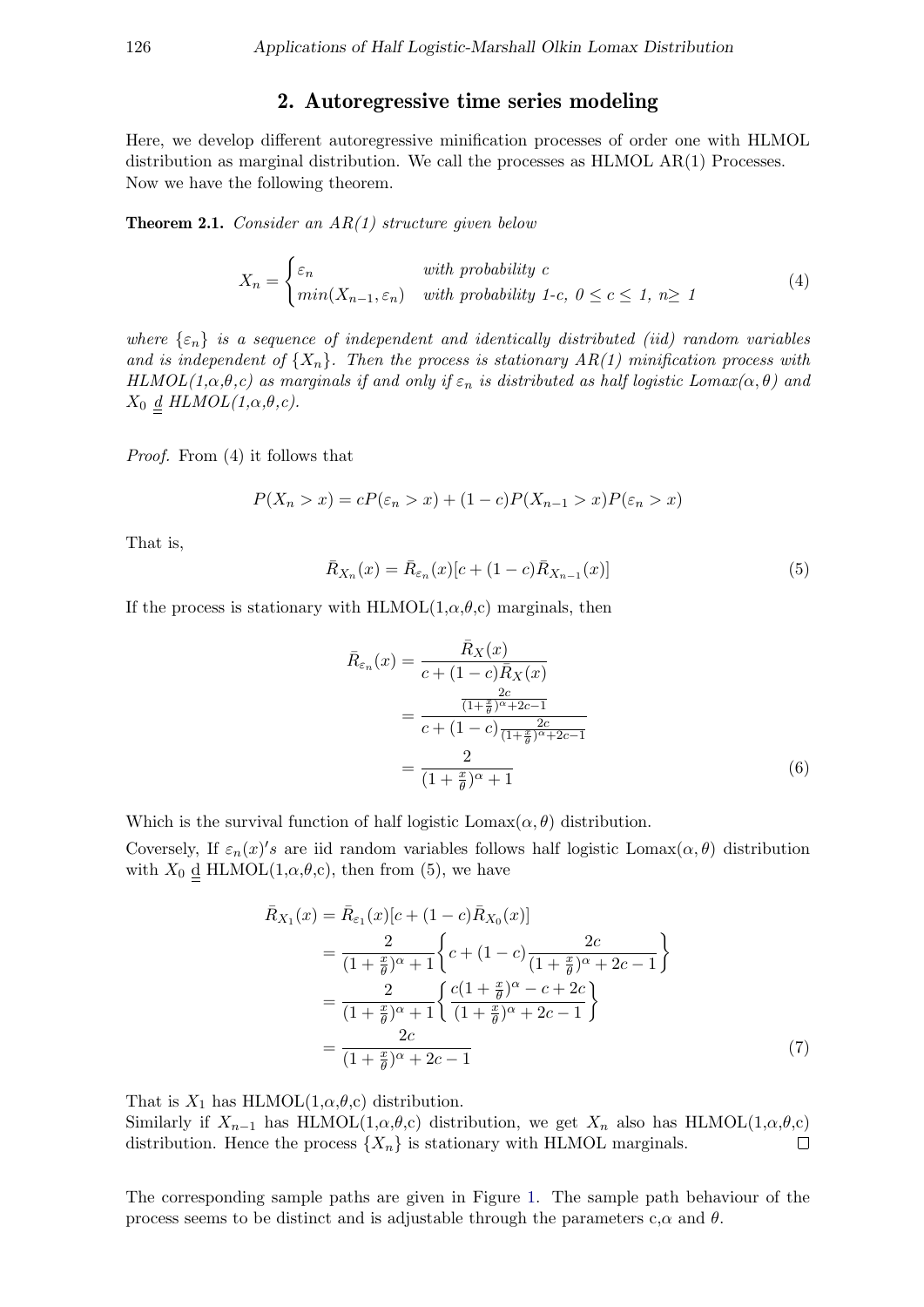<span id="page-3-0"></span>

Figure 1: Sample path behaviour of HLMOL minification process given in Theorem 2.1

The following theorem gives a first order autoregressive minification process with marginals following HLMOL( $\lambda$ ,  $\alpha$ ,  $\theta$ ,  $\beta$ ) distribution.

**Theorem 2.2.** Consider an  $AR(1)$  structure given below

$$
X_n = \begin{cases} \varepsilon_n & \text{with probability } c \\ \min(X_{n-1}, \varepsilon_n) & \text{with probability } 1-c, \ 0 \le c \le 1, \ n \ge 1 \end{cases} \tag{8}
$$

where  $\{\varepsilon_n\}$  is a sequence of iid distributed random variables and is independent of  $\{X_n\}$ . Then the process is stationary  $AR(1)$  minification process with  $HLMOL(\lambda, \alpha, \theta, \beta)$  as marginals if and only if  $\varepsilon_n(x)'$ s having the survival function,

$$
\bar{R}_{\varepsilon_n}(x) = \frac{2\beta^{\lambda}}{c[(1+\frac{x}{\theta})^{\alpha} + \beta - 1]^{\lambda} + (2-c)\beta^{\lambda}}
$$
\n(9)

and  $X_0 \underline{d}$  HLMOL  $(\lambda, \alpha, \theta, \beta)$ .

Proof. From (8) it follows that

$$
P(X_n > x) = cP(\varepsilon_n > x) + (1 - c)P(X_{n-1} > x)P(\varepsilon_n > x)
$$

That is,

$$
\bar{R}_{X_n}(x) = \bar{R}_{\varepsilon_n}(x)[c + (1 - c)\bar{R}_{X_{n-1}}(x)]
$$
\n(10)

If the process is stationary with HLMOL( $\lambda$ ,  $\alpha$ ,  $\theta$ ,  $\beta$ ) marginals, then

$$
\bar{R}_{\varepsilon_n}(x) = \frac{\bar{R}_X(x)}{c + (1 - c)\bar{R}_X(x)}
$$
\n
$$
= \frac{\frac{2\beta^{\lambda}}{\left[(1 + \frac{x}{\theta})^{\alpha} + \beta - 1\right]^{\lambda} + \beta^{\lambda}}}{c + (1 - c)\frac{2\beta^{\lambda}}{\left[(1 + \frac{x}{\theta})^{\alpha} + \beta - 1\right]^{\lambda} + \beta^{\lambda}}}
$$
\n
$$
= \frac{2\beta^{\lambda}}{c\left[(1 + \frac{x}{\theta})^{\alpha} + \beta - 1\right]^{\lambda} + (2 - c)\beta^{\lambda}}
$$
\n(11)

That is,  $\varepsilon_n(x)$ 's are iid random variables having survival function given in (11). Coversely, If  $\varepsilon_n(x)'s$  are iid random variables having survival functions given in (11) with  $X_0$ <u>d</u> HLMOL( $λ$ ,  $α$ ,  $θ$ ,  $β$ ), then from (10), we have

$$
\bar{R}_{X_1}(x) = \bar{R}_{\varepsilon_1}(x)[c + (1 - c)\bar{R}_{X_0}(x)]
$$
\n(12)

$$
= \frac{2\beta^{\lambda}}{c[(1+\frac{x}{\theta})^{\alpha}+\beta-1]^{\lambda}+(2-c)\beta^{\lambda}} \left\{ c+(1-c)\frac{2\beta^{\lambda}}{[(1+\frac{x}{\theta})^{\alpha}+\beta-1]^{\lambda}+\beta^{\lambda}} \right\}
$$
(13)

$$
=\frac{2\beta^{\lambda}}{[(1+\frac{x}{\theta})^{\alpha}+\beta-1]^{\lambda}+\beta^{\lambda}}
$$
\n(14)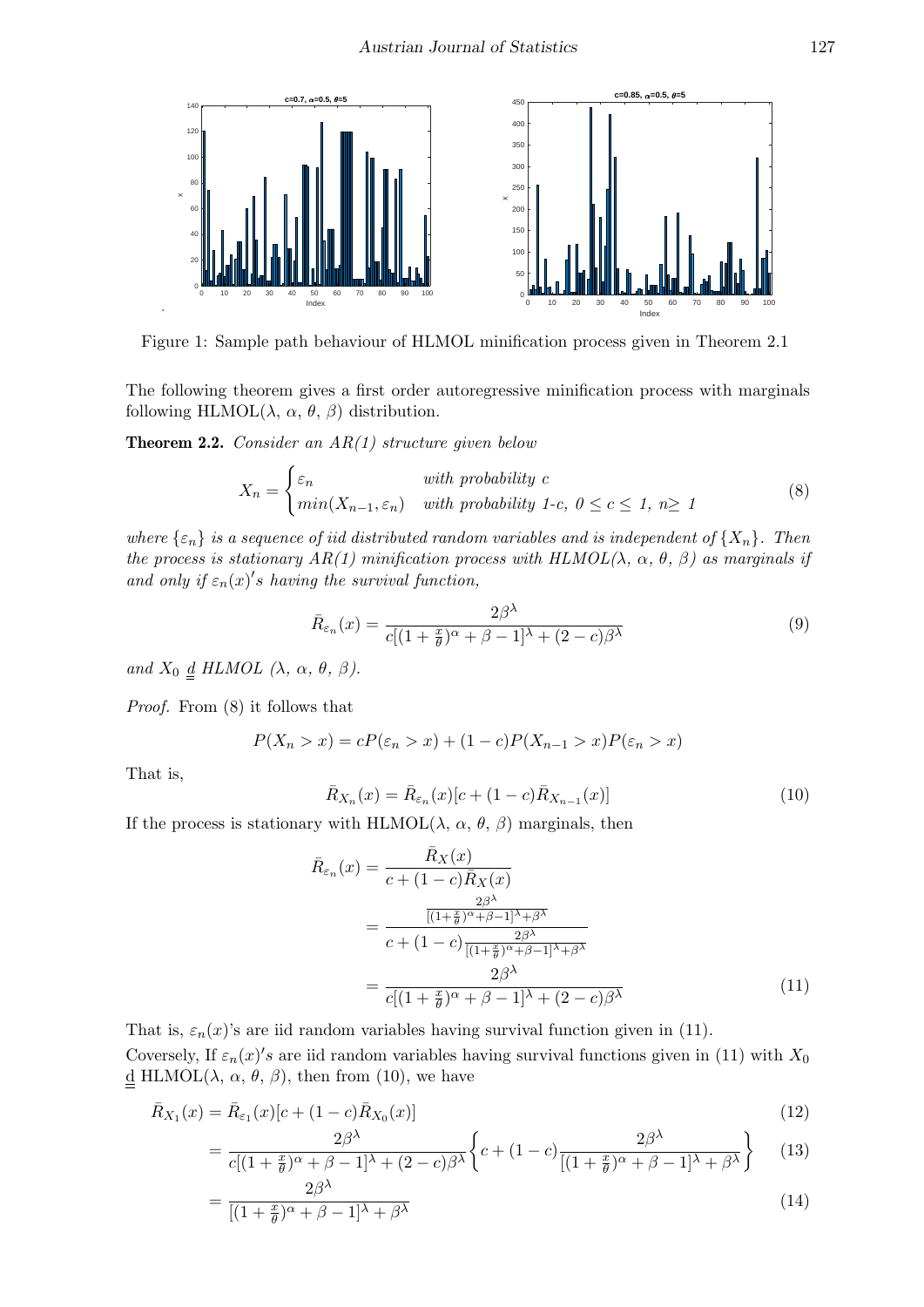That is  $X_1$  has HLMOL $(\lambda, \alpha, \theta, \beta)$  distribution.

Similarly if  $X_{n-1}$  has HLMOL( $\lambda, \alpha, \theta, \beta$ ) distribution, we get  $X_n$  also has HLMOL( $\lambda, \alpha, \theta, \theta$  $\Box$ β) distribution. Hence the process  $\{X_n\}$  is stationary with HLMOL marginals.

The corresponding sample paths are given in Figure [2.](#page-4-0) The sample path behaviour of the process seems to be distinct and is adjustable through the parameters c,  $\lambda$ ,  $\alpha$ ,  $\theta$  and  $\beta$ .

<span id="page-4-0"></span>

Figure 2: Sample path behaviour of HLMOL minification process given in Theorem 2.2

[Krishnarani and Jayakumar](#page-18-13) [\(2008\)](#page-18-13) gives a general class of autoregressive process with the following monotone transformation  $\phi(x) = log \frac{R(x)}{R(x)}$  where R(x) is a nondegenerate CDF,  $\phi(-\infty) = -\infty$ ,  $\phi(\infty) = \infty$  and  $\bar{R}(x) = 1 - R(x)$ . The corresponding markov process is

$$
X_n = \begin{cases} \phi^{-1}[\phi(X_{n-1}) - \log(c)] & \text{with probability } c\\ \min[\phi^{-1}(\phi(X_{n-1}) - \log(c)), \varepsilon_n] & \text{with probability } 1 \text{-}c, \ 0 < c < 1, \end{cases} \tag{15}
$$

where  $\{\varepsilon_n\}$  is a sequences of iid random variables with CDF R,  $\varepsilon_n$  independent of  $X_i$ 's, i=0, 1, 2,...n-1 with  $X_0$  having distribution function R.

We use this concept in HLMOL( $\lambda$ ,  $\alpha$ ,  $\theta$ , c) distribution. Then we get Theorem 2.3.

**Theorem 2.3.** Consider an  $AR(1)$  structure given below

$$
X_n = \begin{cases} \theta \bigg\{ \bigg[ \frac{\left[ (1 + \frac{X_{n-1}}{\theta})^{\alpha} + c - 1 \right]^{\lambda} + c^{\lambda}(c-1)}{c} \bigg]^{1/\lambda} + 1 - c \bigg]^{1/\alpha} - 1 \bigg\} & with \ probability \ c \\ \min \bigg\{ \theta \bigg\{ \bigg[ \frac{\left[ (1 + \frac{X_{n-1}}{\theta})^{\alpha} + c - 1 \right]^{\lambda} + c^{\lambda}(c-1)}{c} \bigg]^{1/\lambda} + 1 - c \bigg]^{1/\alpha} - 1 \bigg\}, \varepsilon_n \bigg\} & with \ probability \ 1-c \ (16) \end{cases}
$$

where  $0 < c < 1$ ,  $\{\varepsilon_n\}$  is a sequence of iid distributed random variables and  $\varepsilon_n$  is independent of  $X_i$ , i=0, 1, 2,..n-1. Then the process is stationary  $AR(1)$  minification process with HLMOL( $\lambda, \alpha, \theta, c$ ) as marginals if and only if  $\{\varepsilon_n\}$  is distributed as HLMOL( $\lambda, \alpha, \theta, c$ ) and  $X_0$  $\underline{d} \varepsilon_1$ .

Proof. From (16) it follows that

$$
P(X_n > x) = cP\left\{X_{n-1} > \theta\left\{\left[ [c((1 + \frac{x_{n-1}}{\theta})^{\alpha} + c - 1)^{\lambda} - c^{\lambda}(c - 1)]^{1/\lambda} + 1 - c \right]^{1/\alpha} - 1 \right\} \right\}
$$

$$
+ (1 - c)P\left\{X_{n-1} > \theta\left\{\left[ [c((1 + \frac{x_{n-1}}{\theta})^{\alpha} + c - 1)^{\lambda} - c^{\lambda}(c - 1)]^{1/\lambda} + 1 - c \right]^{1/\alpha} - 1 \right\} \right\}
$$

$$
P(\varepsilon_n > x)
$$
(17)

That is,

$$
\bar{R}_{X_n}(x) = \bar{R}_{X_{n-1}} \left\{ \theta \left\{ \left[ \left[ c((1 + \frac{x_{n-1}}{\theta})^{\alpha} + c - 1)^{\lambda} - c^{\lambda}(c - 1) \right]^{1/\lambda} + 1 - c \right]^{1/\alpha} - 1 \right\} \right\} \left[ c + (1 - c) \bar{R}_{\varepsilon_n}(x) \right] \tag{18}
$$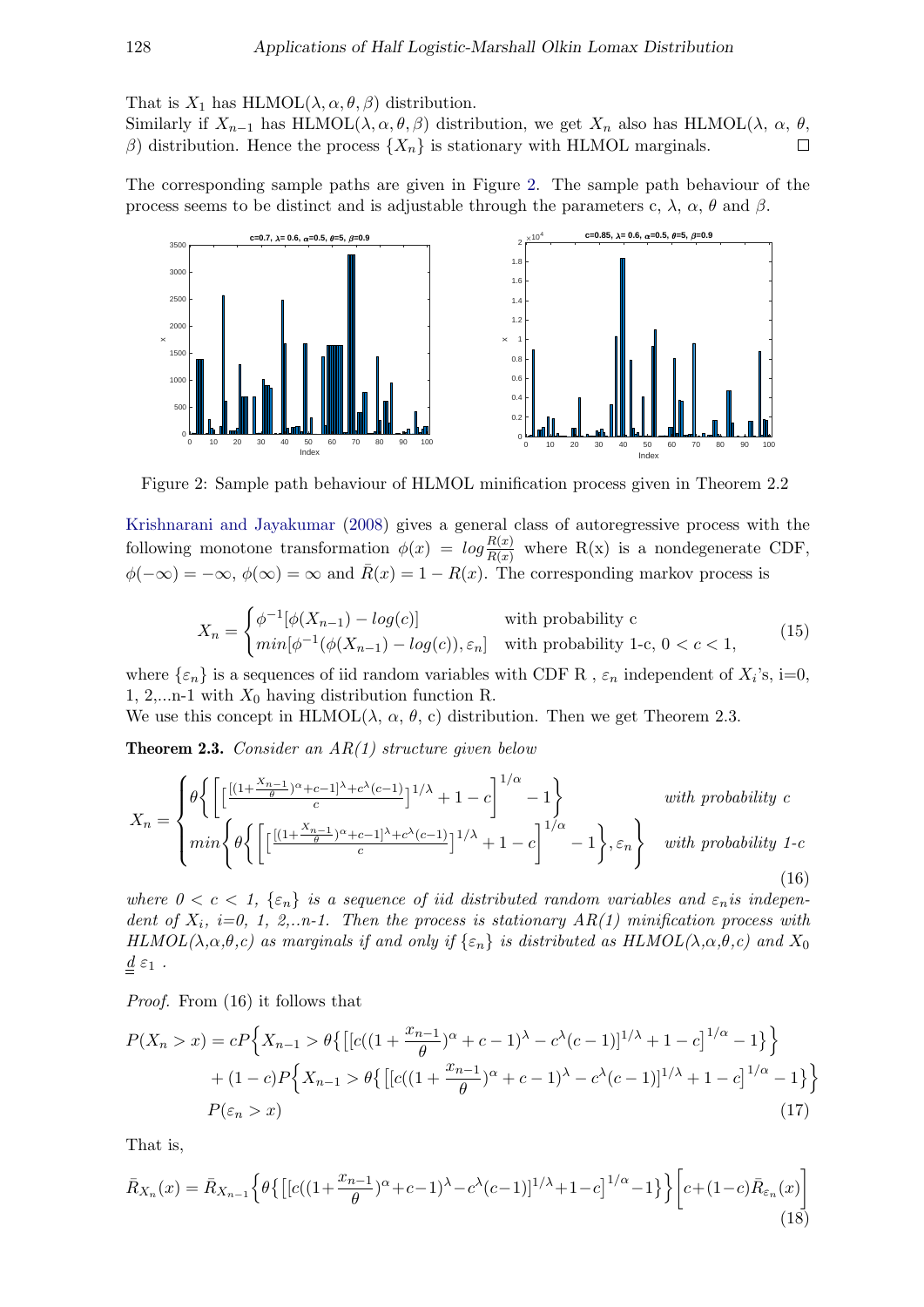If the process is stationary with HLMOL( $\lambda, \alpha, \theta, c$ ) marginals, then

$$
[c + (1 - c)\bar{R}_{\varepsilon}(x)] = \frac{\bar{R}_{X}(x)}{\bar{R}_{X}\left\{\theta\left\{\left[ [c((1 + \frac{x}{\theta})^{\alpha} + c - 1)^{\lambda} - c^{\lambda}(c - 1)]^{1/\lambda} + 1 - c \right]^{1/\alpha} - 1 \right\}\right\}}
$$

$$
= \frac{\frac{2c^{\lambda}}{[(1 + \frac{x}{\theta})^{\alpha} + c - 1]^{\lambda} + c^{\lambda}}}{\frac{2c^{\lambda}}{c[(1 + \frac{x}{\theta})^{\alpha} + c - 1]^{\lambda} - c^{\lambda}(c - 2)}}
$$

$$
= \frac{c[(1 + \frac{x}{\theta})^{\alpha} + c - 1]^{\lambda} - c^{\lambda}(c - 2)}{[(1 + \frac{x}{\theta})^{\alpha} + c - 1]^{\lambda} + c^{\lambda}}
$$
(19)

That is,  $\bar{R}_{\varepsilon}(x) = \frac{2c^{\lambda}}{(1+\frac{x}{2})^{\alpha}+c^{\alpha}}$  $\frac{2c^{\lambda}}{[(1+\frac{x}{\theta})^{\alpha}+c-1]^{\lambda}+c^{\lambda}}$ , which is the survival function of HLMOL( $\lambda, \alpha, \theta, c$ ) distribution.

Conversely, If  $\varepsilon_n(x)'s$  are iid random variables following HLMOL( $\lambda, \alpha, \theta, c$ ) distribution with  $X_0 \underline{d}$  HLMOL $(\lambda, \alpha, \theta, c)$ , then from (18), we have

$$
\bar{R}_{X_1}(x) = \bar{R}_{X_0} \Big\{ \theta \{ \left[ [c((1 + \frac{x_{n-1}}{\theta})^{\alpha} + c - 1)^{\lambda} - c^{\lambda} (c - 1)]^{1/\lambda} + 1 - c \right]^{1/\alpha} - 1 \} \Big\} \Big[ c + (1 - c) \bar{R}_{\varepsilon_n}(x) \Big]
$$
\n
$$
= \frac{2c^{\lambda}}{c[(1 + \frac{x}{\theta})^{\alpha} + c - 1]^{\lambda} - c^{\lambda} (c - 2)} \Big\{ c + (1 - c) \frac{2c^{\lambda}}{[(1 + \frac{x}{\theta})^{\alpha} + c - 1]^{\lambda} + c^{\lambda}} \Big\}
$$
\n
$$
= \frac{2c^{\lambda}}{c[(1 + \frac{x}{\theta})^{\alpha} + c - 1]^{\lambda} - c^{\lambda} (c - 2)} \Big\{ \frac{c[(1 + \frac{x}{\theta})^{\alpha} + c - 1]^{\lambda} + c^{\lambda + 1} + 2c^{\lambda} - 2c^{\lambda + 1}}{[(1 + \frac{x}{\theta})^{\alpha} + c - 1]^{\lambda} + c^{\lambda}} \Big\}
$$
\n
$$
= \frac{2c^{\lambda}}{[(1 + \frac{x}{\theta})^{\alpha} + c - 1]^{\lambda} + c^{\lambda}}
$$
\n(20)

That is  $X_1$  has HLMOL $(\lambda, \alpha, \theta, c)$  distribution.

Similarly if  $X_{n-1}$  has HLMOL( $\lambda, \alpha, \theta, c$ ) distribution, we get  $X_n$  also has HLMOL( $\lambda, \alpha, \theta, c$ ) distribution. Hence the process  $\{X_n\}$  is stationary with HLMOL marginals.  $\Box$ 

The corresponding sample paths are given in Figure [3.](#page-5-0) The sample path behaviour of the process seems to be distinct and is adjustable through the parameters c,  $\lambda$ ,  $\alpha$  and  $\theta$ .

<span id="page-5-0"></span>

Figure 3: Sample path behaviour of HLMOL minification process given in Theorem 2.3

Theorem 2.4 stated below is a particaular case of Theorem 2.3, that is it gives a first order autoregressive minification process with marginals following HLMOL(1,  $\alpha$ ,  $\theta$ ,  $\beta$ ) distribution.

**Theorem 2.4.** Consider an  $AR(1)$  structure given below

$$
X_n = \begin{cases} \n\theta \left\{ \frac{\left[ (1 + \frac{X_{n-1}}{\theta})^{\alpha} + c - 1 \right]^{1/\alpha} - c^{1/\alpha}}{c^{1/\alpha}} \right\} & \text{with probability } c \\
\min \left\{ \theta \left\{ \frac{\left[ (1 + \frac{X_{n-1}}{\theta})^{\alpha} + c - 1 \right]^{1/\alpha} - c^{1/\alpha}}{c^{1/\alpha}} \right\}, \varepsilon_n \right\} & \text{with probability } 1 - c\n\end{cases}
$$
\n
$$
(21)
$$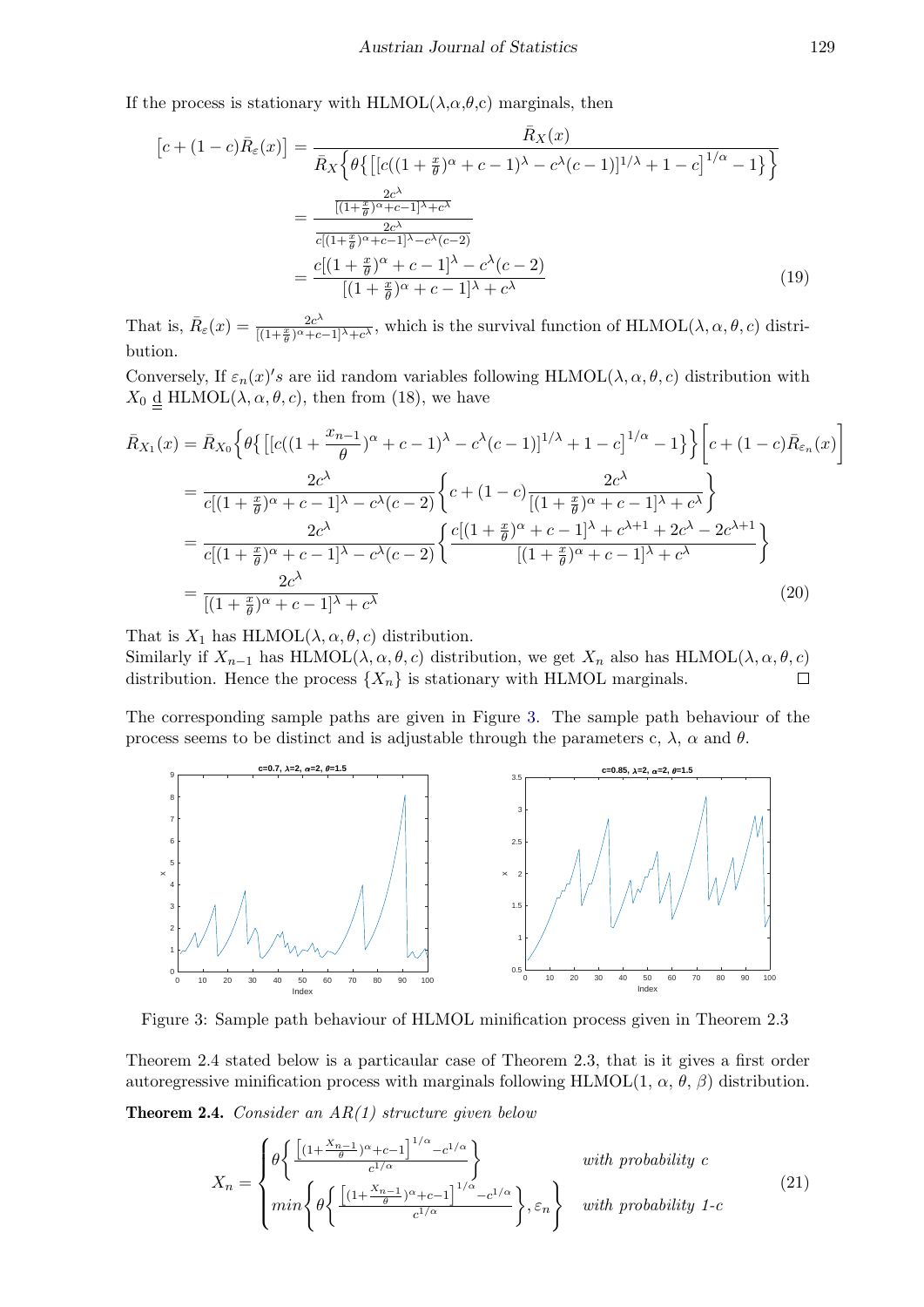where  $0 < c < 1$ ,  $\{\varepsilon_n\}$  is a sequence of iid distributed random variables and  $\varepsilon_n$  is independent of  $X_i$ , i=0, 1, 2,..n-1. Then the process is stationary  $AR(1)$  minification process with HLMOL(1, $\alpha, \theta, c$ ) as marginalas if and only if  $\{\varepsilon_n\}$  is distributed as HLMOL(1, $\alpha, \theta, c$ ) and  $X_0$  $\underline{d}\;\varepsilon_1$  .

Proof. The proof is similar to that of Theorem 2.3.

The corresponding sample paths are given in Figure [4.](#page-6-0) The sample path behaviour of the process seems to be distinct and is adjustable through the parameters c,  $\alpha$  and  $\theta$ .

<span id="page-6-0"></span>

Figure 4: Sample path behaviour of HLMOL minification process given in Theorem 2.4

# 3. Acceptance sampling plan

In this section, we provide the acceptance sampling plan (ASP) under the assumption that lifetime of items follows a four parameter  $HLMOL(\lambda, \alpha, \theta, c)$  distribution. The ASP involves determining the number of items to be inspected (n) and the maximum allowable number of defective items among the inspected items for acceptance of the item, that is the acceptance number (C). The test is terminated at a pre-specified time t and note the number of defective items(D). The decision procedure is to accept the lot if and only if at the end of the fixed time t, D does not exceed C, with a given probability  $p^*$ . The test may get terminated before the time t is reached when D exceed C in which case we reject the lot. Here we are interested in obtaining the minimum sample size required to reach at the decision. It is assumed that the distribution parameters  $\lambda, \alpha, c$  are known, while  $\theta$  is unknown. In this case the average lifetime depends only on  $\theta$ . Let  $\theta_0$  be the required minimum average lifetime, then the following holds:

$$
R(t, \lambda, \alpha, \theta, c) \le R(t, \lambda, \alpha, \theta_0, c) \Longleftrightarrow \theta \ge \theta_0
$$

An ASP consists of the following quantities

- The number of units 'n' on test
- The acceptance number ' C'
- The ratio  $\frac{t}{\theta_0}$ , where  $\theta_0$  is the specified average life and t is the maximum test duration

The probability of accepting a bad lot, that is consumers risk is not to exceed  $1 - p^*$ , so that  $p^*$  is a minimum confidence level with which a lot of true average life  $\theta$  below  $\theta_0$  is rejected, by the sampling plan. Therefore, for fixed  $p^*$ , the ASP can be characterized by the triplet  $(n, C, \frac{t}{\theta_0})$ . Here we consider sufficiently large lots so that the binomial distribution can be applied. Then our aim is to find the minimum positive integer n for given values of  $p^*$  $(0 < p^* < 1)$ ,  $\theta_0$  and C such that.

$$
\sum_{i=0}^{C} \binom{n}{i} p_0^i (1 - p_0)^{n-i} \le 1 - p^{\star}
$$
\n(22)

$$
\Box
$$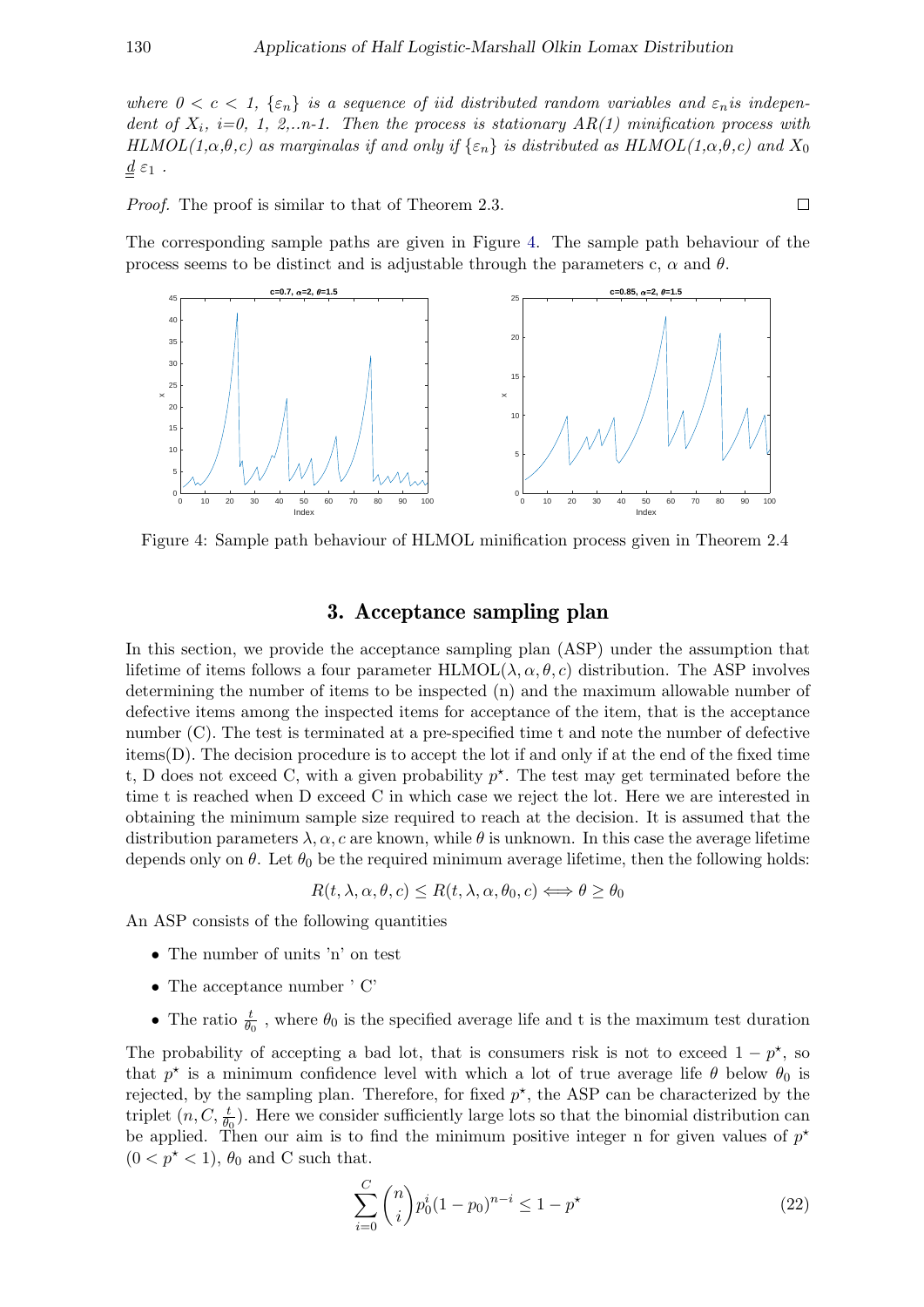where  $p_0 = R(t, \lambda, \alpha, \theta_0, c)$ , indicates the failure probabilities before time 't' which depends only on the ratio  $\frac{t}{\theta_0}$ . The minimum values of n satisfying the inequality (22) are obtained and displayed in Table [1](#page-8-0) for  $p^*$ =0.75, 0.90, 0.95, 0.99 and  $\frac{t}{\theta_0}$  =0.4, 0.6, 0.8, 1.0, 1.2, 1.4, 1.6, 1.8, 2.0, C=0, 1, 2,..., 10,  $\lambda = 2$ ,  $\alpha = 2$  and c=2.

If  $p_0 = R(t, \lambda, \alpha, \theta_0, c)$  is small and n is large, the binomial probability may be approximated by Poisson probability with parameter  $\beta = np$  so that (22) can be written as

$$
\sum_{i=0}^{C} \frac{e^{-\beta} \beta^i}{i!} \le 1 - p^\star \tag{23}
$$

where  $\beta = nR(t; \theta_0)$ . The minimum values of 'n' satisfying (23) are obtained for the same combination of  $p^*$ ,  $\frac{t}{\theta}$  $\frac{t}{\theta_0}$ , C,  $\lambda$ ,  $\alpha$  and c values as those used for (22). The results are given in Table [2.](#page-9-0)

The operating characteristic (OC) function is the probability of accepting the lot with:

$$
L(p) = \sum_{i=0}^{C} \binom{n}{i} p^{i} (1-p)^{n-i}
$$

where  $p = R(t, \lambda, \alpha, \theta, c)$ , is considered as a function of  $\theta$ , that is, the true average life of the lot. For given  $p^*$ ,  $\frac{t}{a}$  $\frac{t}{\theta_0}$ , the choice of C and n will be made on the basis of OC. Values of OC as a function of  $d = \frac{\theta}{\theta}$  $\frac{\theta}{\theta_0}$  for the sampling plan  $(n, 2, \frac{t}{\theta_0})$  $\left(\frac{t}{\theta_0}\right)$  with  $\lambda = 2, \alpha = 2$  and c=2 are given in Table [3.](#page-10-0) Figure [5](#page-7-0) shows the OC curves for the sampling plan  $(n, C, 0.6)$  with  $p^* = 0.75$  for  $\lambda = 2, \alpha = 2$  and c=2.

<span id="page-7-0"></span>

Figure 5: OC curves for C = 0, 1, 2, 3, 4, 5, 6, 7, 8, 9, 10, respectively under  $p^* = 0.75$ ,  $\frac{t}{\theta_0}$  $= 0.6, \lambda = 2, \alpha = 2$  and  $c = 2$ , of ASP for HLMOL distribution

The producer's risk is the probability of rejecting a good lot. For a specified value of the producer's risk, say 0.05, one may be interested in knowing what value of the ratio d will ensure a producer's risk less than or equal to 0.05 for a given sampling plan. Hence, the value of d, is the smallest positive number for which  $p = R\left(\frac{t}{\theta}\right)$  $\overline{\theta_0}$  $\frac{\theta_0}{\theta}$ ) holds the following inequality

$$
\sum_{i=C+1}^{n} \binom{n}{i} p^i (1-p)^{n-i} \le 0.05
$$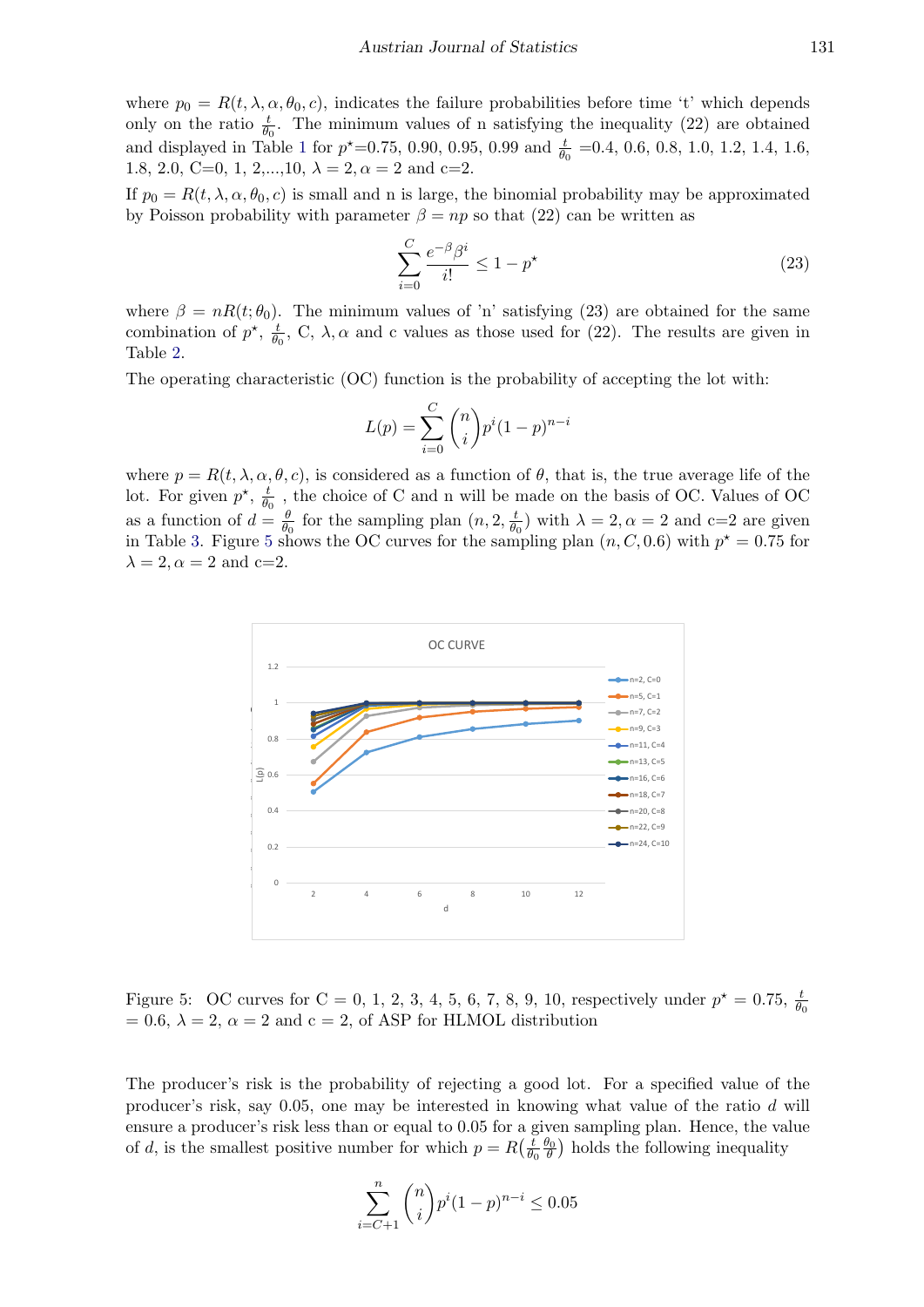|             |                     |                   |                  |                  |                  | $\frac{t}{t}$<br>$\overline{\theta_0}$ |                  |                           |                    |                       |
|-------------|---------------------|-------------------|------------------|------------------|------------------|----------------------------------------|------------------|---------------------------|--------------------|-----------------------|
| $p^{\star}$ | $\mathcal{C}$       | 0.4               | $0.\overline{6}$ | 0.8              | $\mathbf{1}$     | $\overline{1.2}$                       | 1.4              | 1.6                       | 1.8                | $\overline{2}$        |
| 0.75        | $\boldsymbol{0}$    | 3                 | $\sqrt{2}$       | $\sqrt{2}$       | $\sqrt{2}$       | $1\,$                                  | $\mathbf{1}$     | $\mathbf 1$               | $\mathbf{1}$       | $\mathbf 1$           |
|             | $\,1$               | $\overline{7}$    | $\bf 5$          | $\,4\,$          | 3                | 3                                      | 3                | $\overline{2}$            | $\overline{2}$     | $\overline{2}$        |
|             | $\overline{2}$      | 10                | $\overline{7}$   | $\boldsymbol{6}$ | $\overline{5}$   | $\overline{4}$                         | $\overline{4}$   | $\overline{4}$            | $\overline{4}$     | $\overline{3}$        |
|             | 3                   | 13                | $\boldsymbol{9}$ | $\overline{7}$   | $\boldsymbol{6}$ | $\,6$                                  | $\bf 5$          | $\overline{5}$            | $\bf 5$            | $\bf 5$               |
|             | $\,4\,$             | 16                | 11               | $\boldsymbol{9}$ | 8                | $\overline{7}$                         | $\,6$            | $6\phantom{.}$            | $\,6\,$            | $\,6$                 |
|             | $\overline{5}$      | 19                | 13               | 11               | $9\phantom{.0}$  | $8\,$                                  | $8\,$            | $\overline{7}$            | $\overline{7}$     | $\,7$                 |
|             | $\,6$               | 22                | 16               | 12               | 11               | 10                                     | $9\phantom{.0}$  | $9\phantom{.0}$           | $8\,$              | $8\,$                 |
|             | $\overline{7}$      | 25                | 18               | 14               | 12               | 11                                     | 10               | 10                        | $\boldsymbol{9}$   | $\boldsymbol{9}$      |
|             | 8                   | $\ensuremath{28}$ | 20               | 16               | 14               | $12\,$                                 | 12               | 11                        | 11                 | 10                    |
|             | $\boldsymbol{9}$    | 31                | 22               | 18               | $15\,$           | 14                                     | $13\,$           | 12                        | 12                 | 11                    |
|             | 10                  | 34                | $24\,$           | 19               | 17               | 15                                     | 14               | 13                        | 13                 | 12                    |
| 0.9         | $\boldsymbol{0}$    | $\overline{5}$    | $\overline{4}$   | $\boldsymbol{3}$ | $\overline{2}$   | $\sqrt{2}$                             | $\sqrt{2}$       | $\overline{2}$            | $\mathbf{1}$       | $\mathbf{1}$          |
|             | $1\,$               | $9\phantom{.0}$   | $\,6$            | $\bf 5$          | $\overline{4}$   | $\,4\,$                                | $\boldsymbol{3}$ | 3                         | 3                  | $\overline{3}$        |
|             | $\overline{2}$      | 13                | $\boldsymbol{9}$ | $\overline{7}$   | $6\phantom{.0}$  | $\bf 5$                                | $\bf 5$          | $\overline{4}$            | $\bf 4$            | $\sqrt{4}$            |
|             | 3                   | 16                | 11               | 9                | $\overline{7}$   | $\overline{7}$                         | $\,6$            | 6                         | $\bf 5$            | $\bf 5$               |
|             | $\overline{4}$      | $20\,$            | 14               | 11               | $9\phantom{.0}$  | 8                                      | $\overline{7}$   | $\overline{7}$            | $\overline{7}$     | $\,6$                 |
|             | $\overline{5}$      | 23                | 16               | 13               | 11               | $\boldsymbol{9}$                       | $\boldsymbol{9}$ | 8                         | $8\,$              | $\overline{7}$        |
|             | $\boldsymbol{6}$    | 26                | 18               | 14               | 12               | 11                                     | 10               | $9\phantom{.0}$           | $\boldsymbol{9}$   | $9\phantom{.}$        |
|             | $\overline{7}$      | 29                | 20               | 16               | 14               | 12                                     | 11               | 11                        | 10                 | 10                    |
|             | 8                   | 33                | 23               | 18               | $15\,$           | 14                                     | $13\,$           | 12                        | 11                 | 11                    |
|             | $\boldsymbol{9}$    | 36                | $25\,$           | $20\,$           | 17               | $15\,$                                 | 14               | $13\,$                    | 13                 | $12\,$                |
|             | 10                  | $39\,$            | $27\,$           | 21               | 18               | 16                                     | 15               | 14                        | 14                 | 13                    |
| 0.95        | $\boldsymbol{0}$    | $\overline{7}$    | $\bf 5$          | $\boldsymbol{3}$ | 3                | $\overline{2}$                         | $\,2$            | $\overline{2}$            | $\sqrt{2}$         | $\,2$                 |
|             | $\mathbf{1}$        | 11                | $8\,$            | $\boldsymbol{6}$ | $\overline{5}$   | $\overline{4}$                         | $\bf 4$          | 3                         | 3                  | $\boldsymbol{3}$      |
|             | $\overline{2}$      | 15                | 10               | $8\,$            | $\overline{7}$   | $\,6\,$                                | $\overline{5}$   | $\overline{5}$            | $\bf 4$            | $\,4\,$               |
|             | 3                   | 19                | 13               | 10               | 8                | $\overline{7}$                         | $\overline{7}$   | $6\phantom{.}$            | $\,6$              | $\,6$                 |
|             | $\overline{4}$      | 22                | 15               | 12               | 10               | $\boldsymbol{9}$                       | 8                | $\overline{7}$            | $\overline{7}$     | $\,7$                 |
|             | $\bf 5$             | $26\,$            | 18               | 14               | 12               | 10                                     | $\boldsymbol{9}$ | $9\phantom{.0}$           | $8\,$              | $8\,$                 |
|             | $\sqrt{6}$          | 29                | 20               | 16               | 13               | 12                                     | 11               | 10                        | $\boldsymbol{9}$   | $\boldsymbol{9}$      |
|             | 7                   | 32                | 22               | 17               | 15               | 13                                     | 12               | 11                        | 11                 | 10                    |
|             | 8                   | 36                | 25               | 19               | 16               | 15                                     | $13\,$           | 13                        | 12                 | 11                    |
|             | $\boldsymbol{9}$    | $39\,$            | $27\,$           | 21               | 18               | 16                                     | 15               | 14                        | 13                 | 13                    |
|             | 10                  | 42                | 29               | 23               | 20               | $17\,$                                 | 16               | $15\,$                    | 14                 | 14                    |
| 0.99        | $\boldsymbol{0}$    | 10                | $\overline{7}$   | $\overline{5}$   | $\overline{4}$   | $\sqrt{3}$                             | 3 <sup>1</sup>   | 3                         | $\sqrt{2}$         | $\sqrt{2}$            |
|             | $\,1$               | 15<br>20          | 10               | 8                | $\,6\,$<br>8     | $\bf 5$<br>$\overline{\mathbf{7}}$     | $\bf 5$<br>$\,6$ | $\overline{4}$<br>$\,6\,$ | $\,4\,$<br>$\bf 5$ | $\,4\,$<br>$\bf 5$    |
|             | $\overline{2}$<br>3 |                   | 13<br>16         | 10               | 10               | $\boldsymbol{9}$                       | 8                | $\overline{7}$            | $\overline{7}$     | $\,6$                 |
|             | $\overline{4}$      | $24\,$            |                  | 12               |                  |                                        | $\boldsymbol{9}$ | $9\phantom{.0}$           | $8\,$              |                       |
|             | $\overline{5}$      | $27\,$<br>31      | 18               | 14<br>16         | 12<br>14         | 10<br>12                               | 11               | 10                        | $\boldsymbol{9}$   | 8<br>$\boldsymbol{9}$ |
|             | $\,6$               | 35                | 21<br>$24\,$     | 18               | $15\,$           |                                        | 12               |                           |                    | 10                    |
|             | $\overline{7}$      | 38                | 26               |                  | 17               | 13                                     | 14               | 11<br>13                  | 11<br>12           | 11                    |
|             | 8                   | 42                | $\,29$           | $20\,$<br>$22\,$ | 19               | 15<br>16                               | 15               |                           | 13                 | 13                    |
|             | $\boldsymbol{9}$    | $45\,$            | 31               | $24\,$           | $20\,$           | 18                                     | 16               | 14<br>15                  | 14                 | 14                    |
|             | 10                  | 49                | $33\,$           | $26\,$           | $22\,$           | 19                                     | 18               | 16                        | 16                 | 15                    |
|             |                     |                   |                  |                  |                  |                                        |                  |                           |                    |                       |

<span id="page-8-0"></span>Table 1: Minimum sample size for the specified ratio  $\frac{t}{\theta_0}$ , confidence level  $p^*$ , acceptance number C,  $\lambda = 2$ ,  $\alpha = 2$  c = 2 using the binomial approximation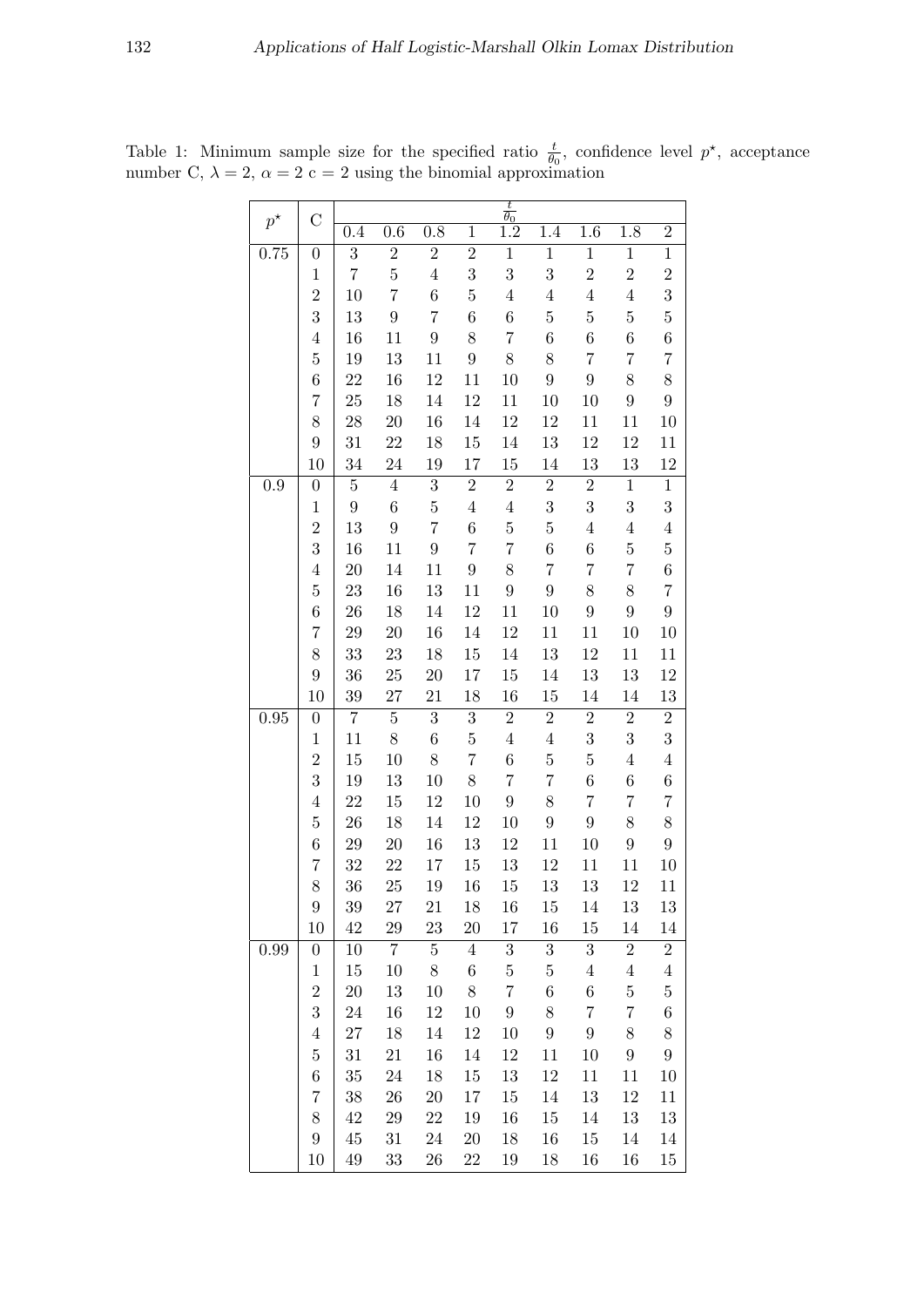| $p^{\star}$ | $\overline{C}$       |                  |                  |                  |                  | $\,t$<br>$\overline{\theta_0}$ |                  |                  |                  |                  |
|-------------|----------------------|------------------|------------------|------------------|------------------|--------------------------------|------------------|------------------|------------------|------------------|
|             |                      | 0.4              | $0.\overline{6}$ | 0.8              | $\mathbf{1}$     | $\overline{1.2}$               | 1.4              | 1.6              | 1.8              | $\overline{2}$   |
| 0.75        | $\boldsymbol{0}$     | $\overline{4}$   | $\boldsymbol{3}$ | 3                | $\overline{2}$   | $\overline{2}$                 | $\overline{2}$   | $\overline{2}$   | $\overline{2}$   | $\overline{2}$   |
|             | $\mathbf 1$          | 8                | $\boldsymbol{6}$ | $\overline{5}$   | $\overline{4}$   | $\overline{4}$                 | $\overline{4}$   | $\,4\,$          | 3                | 3                |
|             | $\overline{2}$       | 11               | 8                | $\overline{7}$   | $\,6$            | $\overline{5}$                 | $\overline{5}$   | $\overline{5}$   | $\overline{5}$   | $\overline{5}$   |
|             | 3                    | 14               | 10               | $\boldsymbol{9}$ | 8                | $\overline{7}$                 | $\overline{7}$   | $\boldsymbol{6}$ | $\overline{6}$   | $\boldsymbol{6}$ |
|             | $\,4\,$              | $17\,$           | 13               | 10               | $\boldsymbol{9}$ | $8\,$                          | 8                | 8                | $\overline{7}$   | $\overline{7}$   |
|             | $\overline{5}$       | 20               | 15               | 12               | 11               | 10                             | $\boldsymbol{9}$ | $\boldsymbol{9}$ | $\boldsymbol{9}$ | $\boldsymbol{9}$ |
|             | $\,6$                | 23               | 17               | 14               | 12               | 11v                            | 11               | 10               | 10               | 10               |
|             | 7                    | 26               | 19               | 16               | $14\,$           | 13                             | 12               | 12               | 11               | 11               |
|             | 8                    | 29               | 21               | 17               | 15               | 14                             | 13               | 13               | 12               | 12               |
|             | $\boldsymbol{9}$     | 32               | 23               | 19               | 17               | 16                             | 15               | 14               | 14               | 13               |
|             | 10                   | 35               | 26               | 21               | 18               | 17                             | 16               | 15               | 15               | 15               |
| 0.9         | $\boldsymbol{0}$     | $\overline{7}$   | $\overline{5}$   | $\overline{4}$   | $\sqrt{4}$       | $\overline{3}$                 | $\overline{3}$   | $\overline{3}$   | $\overline{3}$   | $\overline{3}$   |
|             | $\mathbf 1$          | 11               | 8                | $\overline{7}$   | $\,6$            | $\bf 5$                        | $\overline{5}$   | $\bf 5$          | $\overline{5}$   | $\overline{5}$   |
|             | $\overline{2}$       | 15               | 11               | $\overline{9}$   | 8                | $\overline{7}$                 | $\overline{7}$   | $\overline{7}$   | $\boldsymbol{6}$ | $\boldsymbol{6}$ |
|             | 3                    | 18               | 13               | 11               | 10               | $\boldsymbol{9}$               | $8\,$            | 8                | 8                | 8                |
|             | $\,4\,$              | 22               | 13               | 13               | 12               | 11                             | 10               | 10               | $\boldsymbol{9}$ | $\boldsymbol{9}$ |
|             | $\overline{5}$       | 25               | 18               | 15               | 13               | 12                             | 12               | 11               | 11               | 11               |
|             | $\,6$                | 29               | 21               | 17               | 15               | 14                             | 13               | 13               | 12               | 12               |
|             | 7                    | 32               | 23               | 19               | 17               | 15                             | 15               | 14               | 14               | 13               |
|             | 8                    | 35               | $25\,$           | $21\,$           | 18               | 17                             | 16               | $15\,$           | $15\,$           | 15               |
|             | $\boldsymbol{9}$     | 39               | 28               | 23               | 20               | 18                             | 17               | 17               | 16               | 16               |
|             | 10                   | 42               | 30               | 25               | 22               | $20\,$                         | 19               | 18               | 18               | 17               |
| 0.95        | $\boldsymbol{0}$     | $\boldsymbol{9}$ | $\sqrt{6}$       | $\bf 5$          | $\bf 5$          | $\overline{4}$                 | $\bf 4$          | $\overline{4}$   | $\,4\,$          | $\overline{3}$   |
|             | $\,1$                | 13               | 10               | 8                | $\overline{7}$   | $\overline{7}$                 | $\,6\,$          | $\,6$            | $\,6$            | $\boldsymbol{6}$ |
|             | $\overline{2}$       | 17               | 13               | 10               | $\boldsymbol{9}$ | 8                              | 8                | 8                | $\overline{7}$   | $\overline{7}$   |
|             | 3                    | 21               | 15               | 13               | 11               | 10                             | 10               | $\boldsymbol{9}$ | $\overline{9}$   | $\overline{9}$   |
|             | $\,4\,$              | 25               | 18               | 15               | 13               | 12                             | 11               | 11               | 11               | 10               |
|             | $\overline{5}$       | 29               | $21\,$           | 17               | 15               | 14                             | 13               | 13               | $12\,$           | 12               |
|             | $\,6$                | 32               | 23               | 19               | 17               | 15                             | 15               | 14               | 14               | 13               |
|             | $\overline{7}$       | 37               | 26               | 21               | 19               | 17                             | 16               | 16               | 15               | 15               |
|             | 8<br>$9\phantom{.0}$ | 39               | 28               | 23               | 20<br>22         | 19                             | 18               | 17               | 16               | 16               |
|             | 10                   | 43<br>46         | 31<br>33         | $25\,$<br>27     | 24               | $20\,$<br>22                   | 19<br>21         | 18<br>20         | 18<br>19         | 18<br>19         |
| 0.99        | $\boldsymbol{0}$     | 13               | $9\phantom{.0}$  | 8                | $\overline{7}$   | $\,6$                          | $\boldsymbol{6}$ | $\,6$            | $\,6$            | $\bf 5$          |
|             | $1\,$                | 18               | 13               | 11               | 10               | $9\phantom{.0}$                | 8                | $8\,$            | $8\,$            | $8\,$            |
|             | $\overline{2}$       | 23               | 17               | 14               | 12               | 11                             | 11               | 10               | 10               | 10               |
|             | 3                    | 27               | 20               | 16               | 14               | 13                             | 12               | 12               | 12               | 11               |
|             | $\,4\,$              | 32               | 23               | 19               | 17               | 15                             | 14               | 14               | 13               | 13               |
|             | $\overline{5}$       | 36               | 26               | 21               | 19               | 17                             | 16               | 15               | 15               | 15               |
|             | $\,6$                | 40               | 29               | 23               | 21               | 19                             | 18               | 17               | 17               | 16               |
|             | 7                    | 43               | 31               | 26               | 23               | 21                             | 20               | 19               | 18               | 18               |
|             | 8                    | 47               | 34               | 28               | 25               | 23                             | 21               | 20               | <b>20</b>        | 19               |
|             | $9\phantom{.0}$      | 51               | 37               | $30\,$           | 26               | 24                             | 23               | 22               | 21               | 21               |
|             | 10                   | 54               | 39               | 32               | 28               | 26                             | 25               | 24               | 23               | 22               |

<span id="page-9-0"></span>Table 2: Minimum sample size for the specified ratio  $\frac{t}{\theta_0}$ , confidence level  $p^*$ , acceptance number C,  $\lambda = 2$ ,  $\alpha = 2$  c = 2 using the Poisson approximation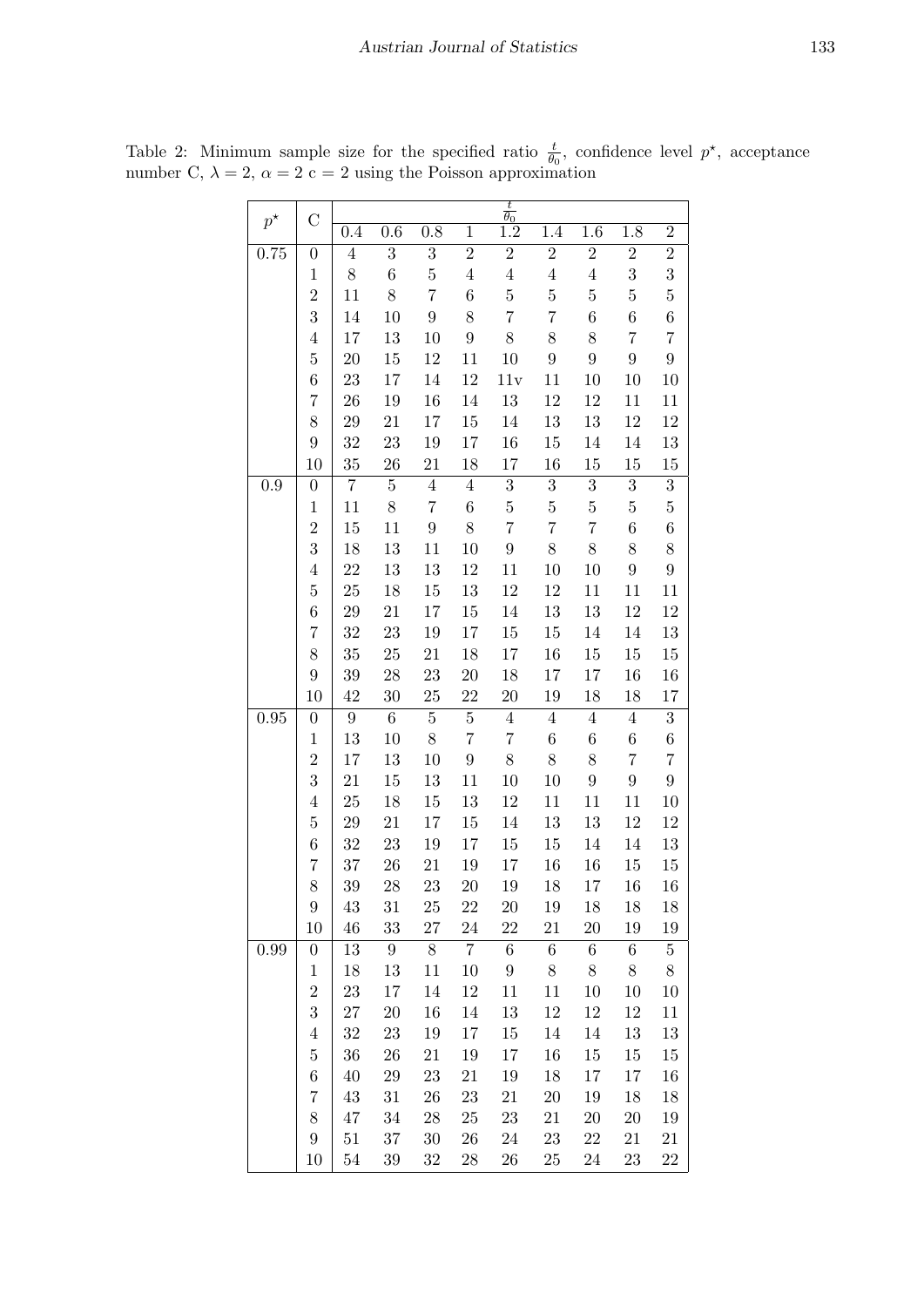|           |                  |                      |                |                | $\overline{d}$ |                |                 |                 |
|-----------|------------------|----------------------|----------------|----------------|----------------|----------------|-----------------|-----------------|
| $p^\star$ | $\mathbf n$      | $\frac{t}{\theta_0}$ | $\overline{2}$ | $\overline{4}$ | $\overline{6}$ | $\overline{8}$ | $\overline{10}$ | $\overline{12}$ |
| 0.75      | 10               | 0.4                  | 0.6890         | 0.9306         | 0.9752         | 0.9885         | 0.9938          | 0.9963          |
|           | 7                | 0.6                  | 0.6741         | 0.9282         | 0.9746         | 0.9883         | 0.9937          | 0.9963          |
|           | 6                | 0.8                  | 0.5999         | 0.9056         | 0.9661         | 0.9844         | 0.9916          | 0.9949          |
|           | $\overline{5}$   | $\mathbf{1}$         | 0.5919         | 0.9038         | 0.9657         | 0.9843         | 0.9915          | 0.9950          |
|           | $\overline{4}$   | 1.2                  | 0.6566         | 0.9251         | 0.9742         | 0.9884         | 0.9938          | 0.9964          |
|           | $\overline{4}$   | 1.4                  | $0.5559\,$     | 0.8905         | 0.96093        | 0.9821         | 0.9904          | 0.9943          |
|           | $\overline{4}$   | 1.6                  | 0.4618         | 0.8504         | 0.9445         | 0.9742         | 0.9861          | 0.9917          |
|           | $\overline{4}$   | 1.8                  | 0.3780         | 0.8057         | 0.92518        | 0.9645         | 0.9807          | 0.9884          |
|           | 3                | $\overline{2}$       | 0.6203         | 0.9085         | 0.9681         | 0.9857         | 0.9924          | 0.9956          |
| 0.9       | 13               | 0.4                  | 0.5155         | 0.8676         | 0.9491         | 0.9756         | 0.9865          | 0.9918          |
|           | 9                | 0.6                  | 0.4952         | 0.8626         | 0.9477         | 0.9751         | 0.9863          | 0.9917          |
|           | $\overline{7}$   | 0.8                  | 0.4796         | 0.8583         | 0.9465         | 0.9746         | 0.9861          | 0.9916          |
|           | $\overline{6}$   | $\mathbf{1}$         | 0.4402         | 0.8417         | 0.9398         | 0.9714         | 0.9844          | 0.9905          |
|           | $\overline{5}$   | 1.2                  | 0.4622         | 0.8524         | 0.9449         | 0.9742         | ${0.9859}$      | 0.9916          |
|           | $\overline{5}$   | 1.4                  | 0.3492         | 0.7929         | 0.9188         | 0.9611         | 0.9786          | 0.9870          |
|           | $\overline{4}$   | 1.6                  | 0.4618         | 0.8504         | 0.9445         | 0.9742         | $\,0.9861\,$    | 0.9917          |
|           | $\overline{4}$   | 1.8                  | 0.3780         | 0.8057         | 0.9251         | 0.9645         | 0.9807          | 0.9884          |
|           | $\overline{4}$   | $\overline{2}$       | 0.3060         | 0.7577         | 0.9027         | 0.9531         | $0.9742\,$      | 0.9844          |
| 0.95      | 15               | 0.4                  | 0.4121         | 0.8178         | 0.9266         | 0.9639         | 0.9797          | 0.9875          |
|           | 10               | 0.6                  | 0.4154         | 0.8244         | 0.9306         | 0.9663         | 0.9813          | 0.9885          |
|           | 8                | 0.8                  | 0.3740         | 0.8051         | 0.9226         | 0.9624         | 0.9791          | 0.9872          |
|           | $\overline{7}$   | $\mathbf{1}$         | 0.3152         | 0.7710         | 0.9073         | 0.9546         | 0.9746          | 0.9845          |
|           | $\overline{6}$   | 1.2                  | 0.3067         | 0.7662         | 0.9056         | 0.9540         | 0.9744          | 0.9844          |
|           | $\overline{5}$   | 1.4                  | 0.3492         | 0.7929         | 0.9188         | 0.9611         | $0.9786\,$      | 0.9870          |
|           | $\overline{5}$   | 1.6                  | 0.2573         | 0.7279         | 0.8878         | 0.9449         | 0.9693          | 0.9812          |
|           | $\overline{4}$   | 1.8                  | 0.3780         | 0.8057         | 0.9251         | 0.9645         | 0.9807          | 0.9884          |
|           | $\overline{4}$   | $\overline{2}$       | 0.3061         | 0.7577         | 0.9027         | 0.9531         | 0.9742          | 0.9844          |
| 0.99      | 20               | 0.4                  | 0.2178         | 0.6797         | 0.8556         | 0.9247         | 0.9562          | 0.9724          |
|           | 13               | 0.6                  | 0.2298         | 0.6981         | 0.8676         | 0.9321         | 0.9610          | 0.9756          |
|           | 10               | 0.8                  | 0.2146         | 0.6890         | 0.8641         | 0.9306         | 0.9602          | 0.9752          |
|           | 8                | $\mathbf{1}$         | 0.2190         | 0.6962         | 0.8692         | 0.9339         | 0.9624          | 0.9767          |
|           | $\overline{7}$   | 1.2                  | 0.1948         | 0.6741         | 0.8583         | 0.9282         | 0.9591          | 0.9746          |
|           | $\boldsymbol{6}$ | 1.4                  | 0.2052         | 0.6841         | 0.8645         | 0.9320         | 0.9615          | 0.9762          |
|           | $\boldsymbol{6}$ | 1.6                  | 0.1332         | 0.5999         | 0.8175         | 0.9056         | 0.9457          | 0.9661          |
|           | $\overline{5}$   | 1.8                  | 0.1860         | 0.6601         | 0.8524         | 0.9258         | 0.9581          | 0.9742          |
|           | $\overline{5}$   | $\overline{2}$       | 0.1326         | 0.5919         | 0.8135         | 0.9038         | 0.9449          | 0.9657          |

<span id="page-10-0"></span>Table 3: OC values for the ASP  $(n, C, \frac{t}{\theta_0})$  for given confidence level  $p^*$ , acceptance number C=2,  $\lambda = 2$ ,  $\alpha = 2$  c = 2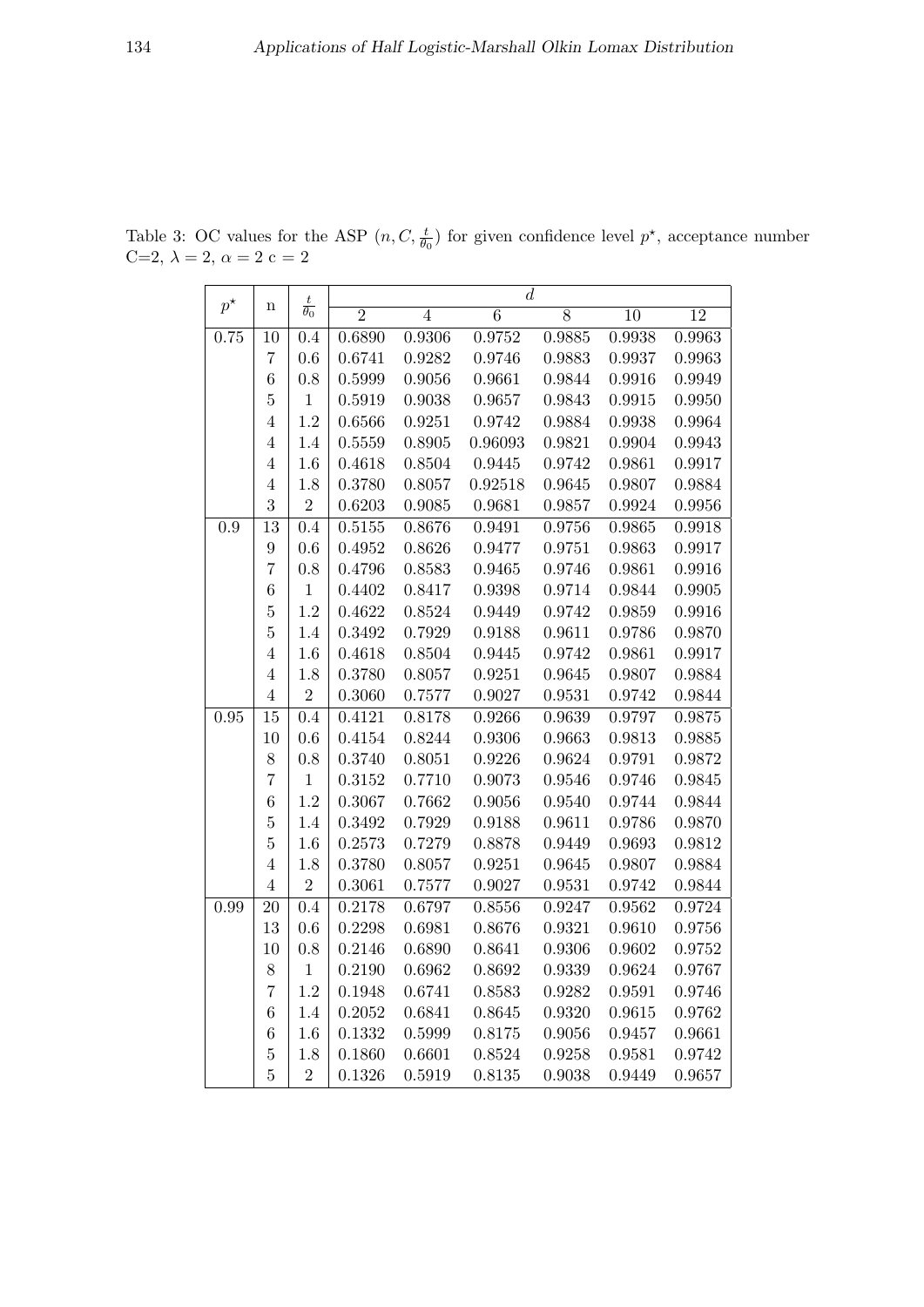that is,

$$
\sum_{i=0}^{C} \binom{n}{i} p^i (1-p)^{n-i} \ge 0.95\tag{24}
$$

For some sampling plan (n, C,  $\frac{t}{\theta_0}$ ) and values of  $p^*$ , minimum values of  $\frac{\theta}{\theta_0}$  satisfying (24) are given in Table [4.](#page-12-0)

#### 3.1. Description of the tables and example

Assume that the lifetime distribution is HLMOL distribution with  $\lambda = 2$ ,  $\alpha = 2$  c = 2. Suppose that the experimenter is wants to establishing that the true unknown average life is at least 1000 hours with confidence  $p^* = 0.75$ . It is desired to stop the experiment at  $t = 600$ hours. Then, for an acceptance number  $c = 2$ , the required n in Table 1 corresponding to the values of  $p^* = 0.75$ ,  $\frac{t}{\theta_0} = 0.6$  and C=2 is 7. If, during 600 hours, no more than 2 failures out of 7 are observed, then the experimenter can assert, with a confidence level of 0.75 that the average life is at least 1000 hours. If the Poisson approximation to binomial probability is used, the value of  $n = 8$  is obtained from Table 2 for the same situation.

Figure [6](#page-11-0) shows that all the values of n tabulated by us corresponding to the sampling plan  $(n, C, 1)$  with the confidence  $p^* = 0.75$  are found to be less than the corresponding values of n tabulated in [Rosaiah](#page-18-5) et al. [\(2018\)](#page-18-5) for Odds Exponential Log-Logistic (OELL) Distribution, [Rosaiah and Kantam](#page-18-6) [\(2005\)](#page-18-6)) for Inverse Rayleigh (IR) distribution, [Jose and Sebastian](#page-18-9) [\(2011\)](#page-18-9) for Marshall–Olkin Gumbel-maximum (MOGM) distribution, and Jose [et al.](#page-18-10) [\(2018\)](#page-18-10) for Harris extended Weibull (HEW) distribution. This improvement makes the new ASP more advantageous and helps in making optimal decisions.

<span id="page-11-0"></span>

Figure 6: Comparisons between the sample sizes obtained by ASP for different distributions

For the sampling plan (n = 7, C = 2,  $\frac{t}{\theta_0}$  = 0.6) and confidence level  $p^* = 0.75$  under HLMOL distribution with  $\lambda = 2$ ,  $\alpha = 2$ ,  $c = 2$ , the values of the OC function from Table 3 are as given in Table [5.](#page-13-0)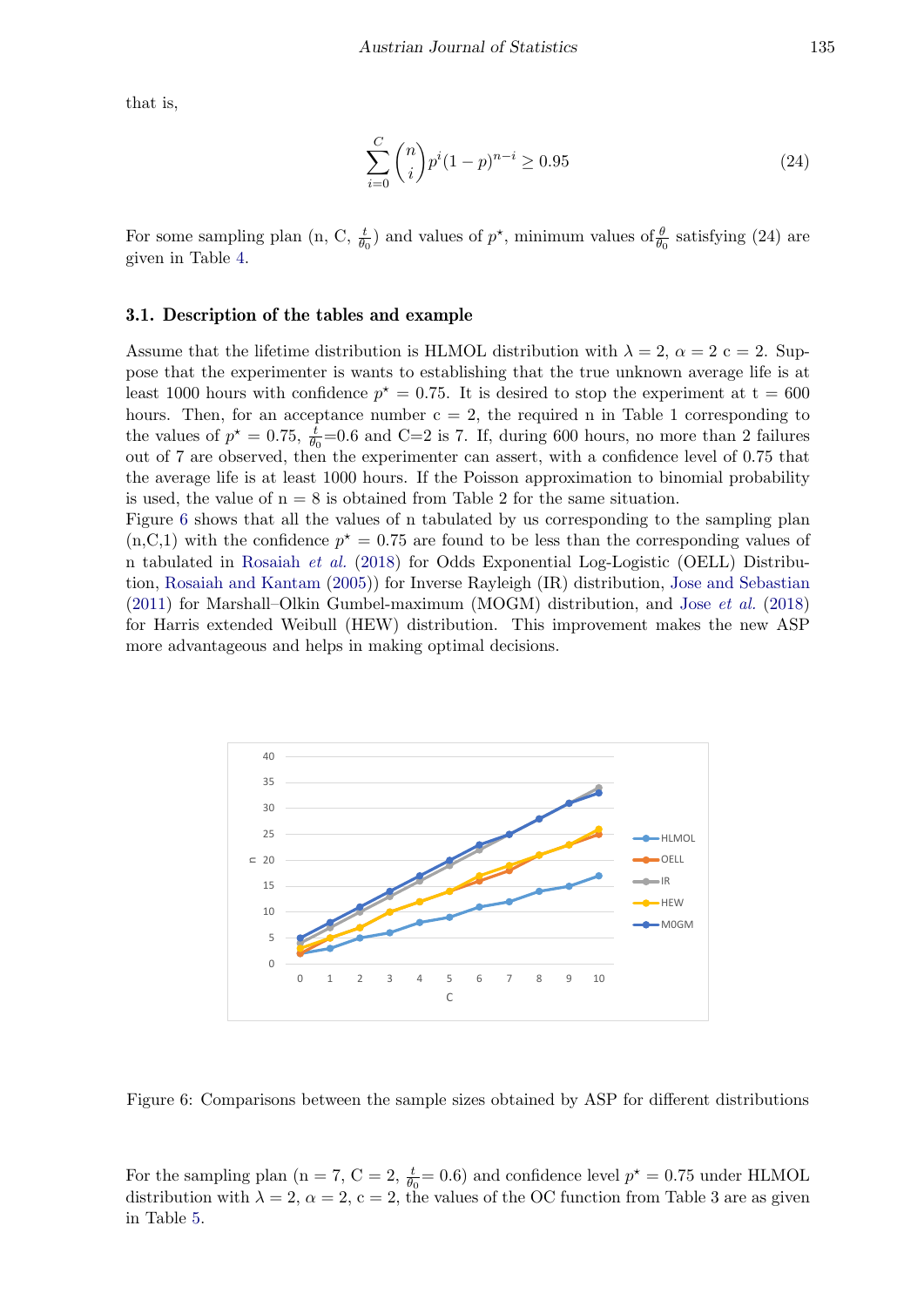|             |                  |        |           |           |                | $\frac{t}{\theta_0}$ |         |         |        |                |
|-------------|------------------|--------|-----------|-----------|----------------|----------------------|---------|---------|--------|----------------|
| $p^{\star}$ | $\mathcal C$     | 0.4    | 0.6       | 0.8       | $\overline{1}$ | $\overline{1.2}$     | 1.4     | 1.6     | 1.8    | $\overline{2}$ |
| 0.75        | $\boldsymbol{0}$ | 28.569 | 28.565    | 38.087    | 47.609         | 27.247               | 31.788  | 36.329  | 40.870 | 45.411         |
|             | 1                | 7.990  | 8.430     | 8.755     | 7.812          | 9.374                | 10.937  | 7.457   | 8.389  | 9.321          |
|             | $\overline{2}$   | 4.689  | 4.965     | 5.461     | 5.629          | 5.084                | 5.931   | 6.779   | 7.626  | 5.555          |
|             | 3                | 3.685  | 3.657     | 3.638     | 3.706          | 4.447                | 4.020   | 4.594   | 5.168  | 5.742          |
|             | $\overline{4}$   | 3.125  | 3.108     | 3.171     | 3.436          | 3.445                | 3.182   | 3.637   | 4.092  | 4.546          |
|             | $\overline{5}$   | 2.789  | 2.715     | 2.940     | 2.824          | 2.851                | 3.326   | 3.079   | 3.463  | 3.848          |
|             | 6                | 2.550  | 2.663     | 2.505     | 2.777          | 2.920                | 2.883   | 3.295   | 3.001  | $3.335\,$      |
|             | $\overline{7}$   | 2.392  | 2.452     | 2.418     | 2.448          | 2.591                | 2.568   | 2.935   | 2.749  | 3.054          |
|             | 8                | 2.265  | 2.328     | 2.336     | 2.448          | 2.309                | 2.694   | 2.668   | 3.001  | 2.766          |
|             | $\boldsymbol{9}$ | 2.187  | 2.187     | 2.297     | 2.241          | 2.404                | 2.489   | 2.474   | 2.783  | 2.601          |
|             | 10               | 2.080  | 2.102     | 2.090     | 2.241          | 2.231                | 2.305   | 2.296   | 2.583  | 2.415          |
| 0.9         | $\boldsymbol{0}$ | 45.453 | 54.542    | 55.167    | 45.444         | 54.532               | 63.621  | 72.710  | 40.870 | 45.411         |
|             | $\mathbf 1$      | 10.519 | 10.328    | 11.401    | 11.067         | 13.280               | 10.937  | 12.499  | 14.062 | 15.624         |
|             | $\overline{2}$   | 6.545  | 6.640     | 6.620     | 6.923          | 6.755                | 7.881   | 6.779   | 7.626  | 8.473          |
|             | 3                | 4.581  | 4.577     | 4.875     | 4.525          | 5.430                | 5.188   | 5.929   | 5.168  | 5.742          |
|             | $\overline{4}$   | 3.980  | 4.039     | 4.137     | 3.963          | 4.124                | 4.020   | 4.594   | 5.168  | 4.546          |
|             | $\overline{5}$   | 3.456  | 3.480     | 3.620     | 3.675          | 3.388                | 3.953   | 3.801   | 4.276  | 3.848          |
|             | 6                | 3.051  | 3.020     | $3.039\,$ | 3.132          | 3.333                | 3.407   | 3.295   | 3.706  | 4.118          |
|             | 7                | 2.830  | 2.796     | 2.859     | 3.023          | 2.938                | 3.023   | 3.454   | 3.302  | 3.670          |
|             | 8                | 2.730  | 2.728     | 2.697     | 2.688          | 2.938                | 3.048   | 3.078   | 3.001  | 3.335          |
|             | $\boldsymbol{9}$ | 2.550  | 2.542     | 2.598     | 2.646          | 2.689                | 2.805   | 2.849   | 3.200  | $3.092\,$      |
|             | 10               | 2.422  | 2.430     | 2.377     | 2.433          | 2.437                | 2.602   | 2.634   | 2.964  | 2.870          |
| 0.95        | $\boldsymbol{0}$ | 63.491 | 68.179    | 55.167    | 68.020         | 54.532               | 63.621  | 72.710  | 81.798 | 90.887         |
|             | $\mathbf 1$      | 12.897 | 13.941    | 13.770    | 14.251         | 13.280               | 15.494  | 12.499  | 14.062 | 15.624         |
|             | $\overline{2}$   | 7.537  | 7.293     | 7.727     | 8.275          | 8.368                | 7.881   | 9.007   | 7.626  | 8.473          |
|             | 3                | 5.541  | 5.524     | 5.461     | 5.316          | 5.457                | 6.366   | 5.929   | 6.670  | 7.411          |
|             | $\overline{4}$   | 4.427  | 4.339     | 4.503     | 4.547          | 4.756                | 4.811   | 4.594   | 5.168  | 5.742          |
|             | $\overline{5}$   | 3.901  | 3.956     | $3.922\,$ | 4.142          | 3.970                | 3.953   | 4.518   | 4.276  | 4.751          |
|             | $\,6$            | 3.456  | 3.418     | 3.551     | 3.436          | 3.758                | 3.888   | 3.893   | 3.706  | 4.118          |
|             | 7                | 3.051  | 3.103     | 3.103     | 3.308          | 3.2787               | 3.427   | 3.454   | 3.886  | 3.669          |
|             | 8                | 2.981  | 3.020     | 2.882     | 2.920          | 3.226                | 3.048   | 3.484   | 3.463  | 3.335          |
|             | $\boldsymbol{9}$ | 2.789  | 2.796     | 2.739     | 2.871          | 2.920                | 3.137   | 3.206   | 3.200  | 3.556          |
|             | 10               | 2.637  | $2.601\,$ | 2.647     | 2.77           | 2.650                | 2.843   | 2.974   | 2.964  | 3.293          |
| 0.99        | $\boldsymbol{0}$ | 90.908 | 92.306    | 88.885    | 90.904         | 79.991               | 93.323  | 106.655 | 81.798 | 90.887         |
|             | $\mathbf 1$      | 18.177 | 17.637    | 18.588    | 17.213         | 16.859               | 19.395  | 17.707  | 19.920 | 22.134         |
|             | $\sqrt{2}$       | 10.249 | 9.818     | 9.968     | 9.754          | 9.930                | 9.7624  | 11.157  | 10.133 | 11.259         |
|             | $\sqrt{3}$       | 7.006  | 6.951     | 6.733     | 6.826          | 7.407                | 7.442   | 7.275   | 8.185  | 7.411          |
|             | $\overline{4}$   | 5.465  | 5.324     | 5.423     | 5.629          | 5.457                | 2 5.549 | 6.341   | 6.186  | 6.873          |
|             | $\overline{5}$   | 4.689  | 4.650     | 4.640     | 4.903          | 4.970                | 5.166   | 5.196   | 5.082  | 5.647          |
|             | $\,6\,$          | 4.192  | 4.244     | 4.092     | 4.142          | 4.124                | 4.384   | 4.445   | 4.999  | 4.867          |
|             | $\overline{7}$   | 3.789  | 3.703     | 3.728     | 3.798          | 3.970                | 4.159   | 4.371   | 4.406  | 4.318          |
|             | $8\,$            | 3.518  | 3.544     | 3.421     | 3.602          | 3.504                | 3.764   | 3.917   | 3.919  | 4.355          |
|             | $\boldsymbol{9}$ | 3.255  | 3.244     | 3.212     | 3.248          | 3.445                | 3.407   | 3.585   | 3.606  | 4.007          |
|             | 10               | 3.125  | 3.020     | 3.103     | 3.132          | 3.125                | 3.376   | 3.250   | 3.656  | 3.718          |

<span id="page-12-0"></span>Table 4: Minimum ratio of true average life to specified average life for the acceptability of a lot with producer's risk of 0.05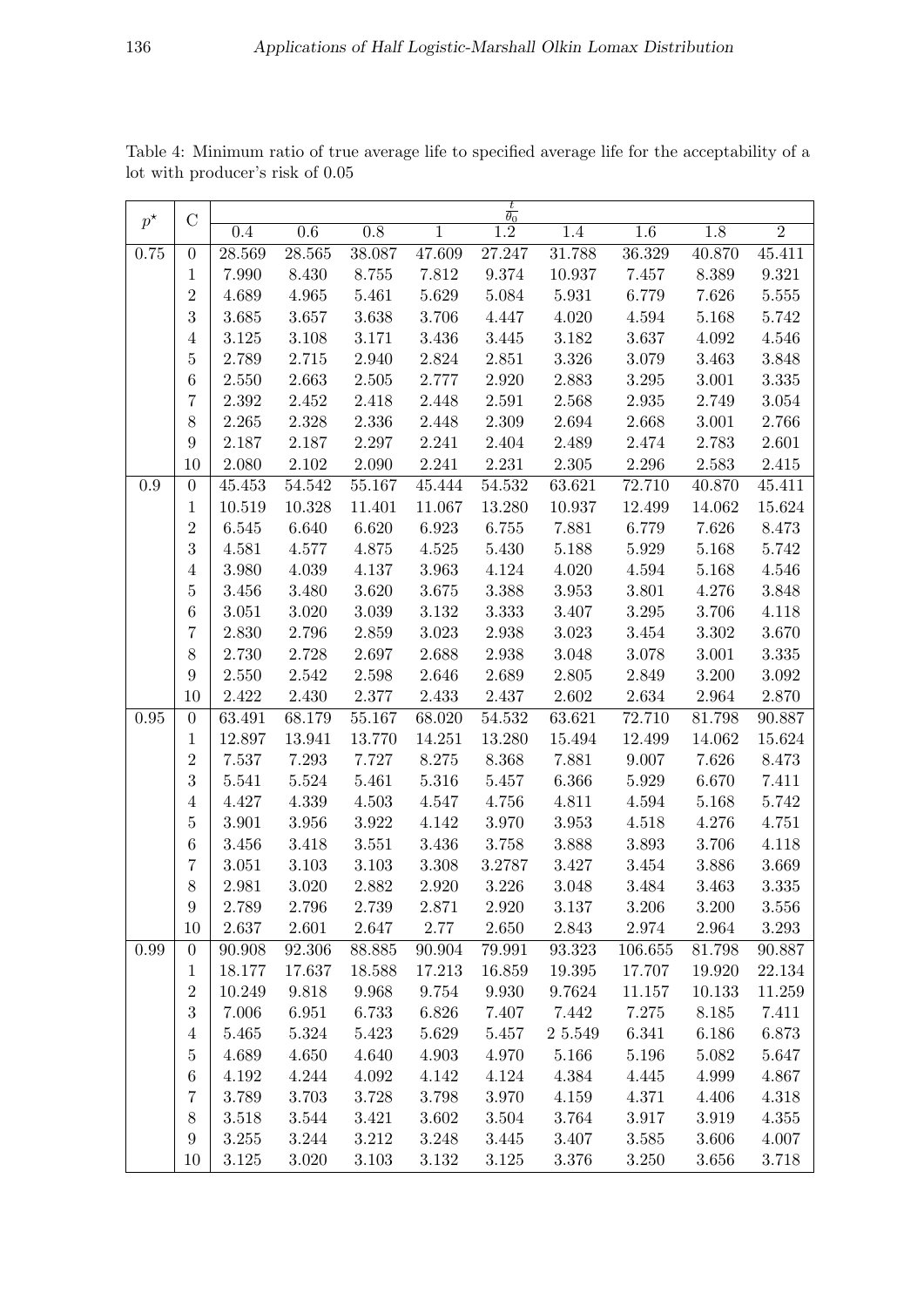<span id="page-13-0"></span>Table 5: OC values for the ASP  $(n = 7, C = 2, \frac{t}{6})$  $\frac{t}{\theta_0} = 0.6$ ) for given confidence level  $p^* = 0.75$ , acceptance number C=2,  $\lambda = 2$ ,  $\alpha = 2$  c = 2

| v<br>$\boldsymbol{\mu}$<br>v |        |        |        |        |        |        |
|------------------------------|--------|--------|--------|--------|--------|--------|
| $\Omega$                     | 0.6741 | 0.9282 | 0.9746 | 0.9883 | 0.9937 | 0.9963 |

Table [5](#page-13-0) shows that if the true average life is twice the required mean lifetime  $(\frac{\theta}{\theta_0} = 2)$  the producer's risk is approximately 0.3259. The producer's risk is almost equal to 0.0063 when the true true average life is greater than or equal to 10 times the specified average life.

From Table [4,](#page-12-0) we can get the values of the ratio  $\frac{\theta}{\theta_0}$  for different choices of C and  $\frac{t}{\theta_0}$  in order to assert that the producer's risk was less than 0.05. For example if  $p^* = 0.75$ ,  $\frac{t}{\theta_0} = 0.8$ , C=2, Table 4 gives a reading of 5.461. This means the product can have an average life of 5.461 times the specified average lifetime in order that under the above acceptance sampling plan the product is accepted with probability of at least 0.95.

Practical example: Consider the following ordered failure times of the release of a software given in terms of hours $(T)$  from the starting of the execution of the software denoting the times at which the failure of the software is experienced, it was presented by [Wood](#page-19-4) [\(1996\)](#page-19-4). This data can be regarded as an ordered sample of size 10 with observations  $(t_i; i = 1, 2, ..., 10)$ : 519, 968, 1430, 1893, 2490, 3058, 3625, 4422, 5218, 5823. Let the specified average life be 1000 hours and the testing time be 600 hrs, this leads to ratio of  $\frac{t}{\theta_0} = 0.6$  with corresponding n and C as 10, 2 from Table 1 for  $p^* = 0.95$ . Therefore, the sampling plan for the above sample data is  $(n=10,C=2,\frac{t}{\theta_0}=0.6)$ . Based on the 10 observations, we have to decide whether to accept the product or reject it. We accept the product only, if the number of failures before 600 hrs is less than or equal to 2. However, the confidence level is assured by the sampling plan only if the given life times follow HLMOL distribution. In order to confirm that the given sample is generated by lifetimes following at least approximately the HLMOL distribution, we have compared the sample quantiles and the corresponding population quantiles and found a satisfactory agreement. Thus, the adoption of the decision rule of the sampling plan seems to be justified. In the sample of 10 units, there is a 1 failure at 519 hours before  $t = 600$  hours. Therefore we accept the product.

In the above example there is only one failure at 519 corresponding to the ASP for HLMOL  $(n=10,C=2,\frac{t}{\theta_0}=0.6)$  with confidence  $p^*=0.95$ . If we compare it to the sampling plans suggested by [Kantam, Rosaiah, and Rao](#page-18-14) [\(2001\)](#page-18-14), [Jose and Joseph](#page-18-8) [\(2018\)](#page-18-8), [Jose and Sebastian](#page-18-9) [\(2011\)](#page-18-9), [Rosaiah and Kantam](#page-18-6) [\(2005\)](#page-18-6), [Ravikumar, Kantam, and Durgamamba](#page-18-15) [\(2016\)](#page-18-15) and [Al-](#page-18-16)[Nasser, Al-Omari, Bani-Mustafa, and Jaber](#page-18-16) [\(2018\)](#page-18-16) correspnding to  $n=10$ ,  $C=3$ , and  $p^*=0.95$ . We can see that the termination time t in HLMOL sampling plan is smaller than the others.

## 4. Stress-strength reliability and its estimation

In this section, we derive and estimate the stress-strength reliability  $R = P(X > Y)$ . Let X and Y be two independent random variables with HLMO-X distribution with parameters  $c_1$ and  $\lambda = 1$ , and HLMO-Y distribution parameters  $c_2$  and  $\lambda = 1$ , that is,  $X \sim \text{HLMO-X}(1, C_1)$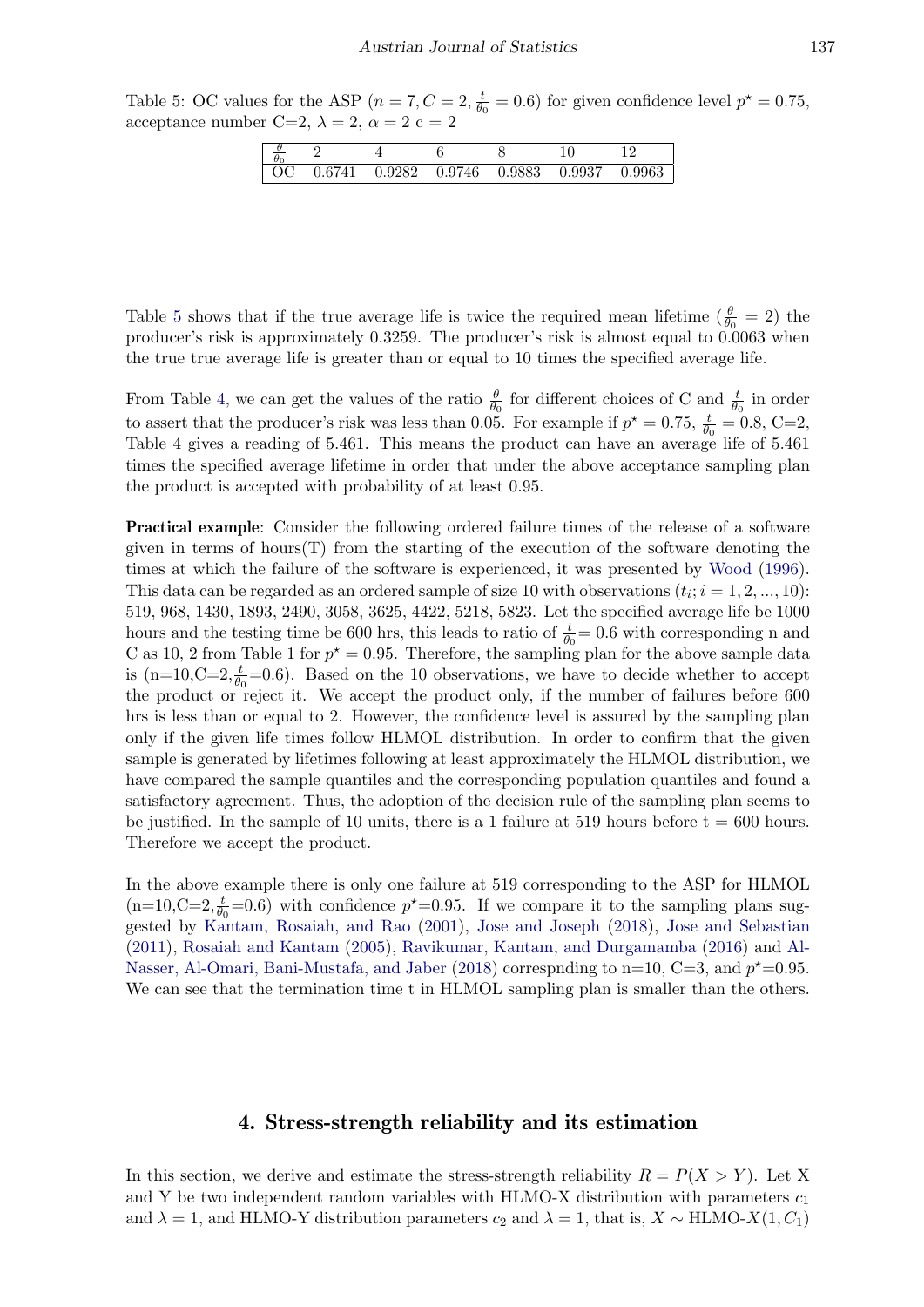and  $Y \sim \text{HLMO-}Y(1, C_2)$ . Then, the stress strength reliability R is given by

$$
R = P(X > Y) = \int_{0}^{\infty} P(X > Y | Y = y) r(y) dy
$$
  
\n
$$
= \int_{0}^{\infty} \frac{2c_{1} \bar{F}(y)}{1 + (2c_{1} - 1)\bar{F}(y)} \frac{2c_{2} f(y)}{[1 + (2c_{2} - 1)\bar{F}(y)]^{2}} dy
$$
  
\n
$$
= \int_{0}^{1} \frac{4c_{1}c_{2}v}{[1 + (2c_{1} - 1)v][1 + (2c_{2} - 1)v]^{2}} dv
$$
  
\n
$$
= \frac{c_{1}c_{2}}{(c_{2} - c_{1})^{2}} \int_{0}^{1} \frac{1 - 2c_{1}}{1 - (1 - 2c_{1})v} - \frac{1 - 2c_{2}}{1 - (1 - 2c_{2})v} - \frac{2c_{2} - 2c_{1}}{[1 - (1 - 2c_{2})v]^{2}} dv
$$
  
\n
$$
= \frac{c_{1}c_{2}}{(c_{2} - c_{1})^{2}} \left[ -\ln(2c_{1}) + \ln(2c_{2}) - (2c_{2} - 2c_{1}) \frac{1 - 2c_{2}}{2c_{2}[1 - 2c_{2}]} \right]
$$
  
\n
$$
= \frac{c_{1}/c_{2}}{(1 - c_{1}/c_{2})^{2}} \left[ -\ln\left(\frac{c_{1}}{c_{2}}\right) + \frac{c_{1}}{c_{2}} - 1 \right]
$$
(25)

### 4.1. Maximum likelihood estimation of R

The stress strength reliability R is the function of the parameters  $c_1$  and  $c_2$ , respectively. Therefore, for maximum likelihood estimate (MLE) of R, we need to obtain the MLE of the parameters  $c_1$  and  $c_2$ .

Suppose  $x_1, x_2, ..., x_m$  is a random sample of size m from the HLMOL distribution with parameters  $\lambda = 1, \alpha, \theta$  and  $c_1, \text{ and } y_1, y_2, \dots, y_n$  is a random sample of size n from the HLMOL distribution with parameters  $\lambda = 1$ ,  $\alpha$ ,  $\theta$  and  $c_2$ , and let  $\alpha$  and  $\theta$  be known.

Therefore, the log-likelihood function of the observed samples is given by

$$
\ell(c_1, c_2) \propto m \ln\left(\frac{2\alpha}{\theta}\right) + m \ln(c_1) + (\alpha - 1) \sum_{i=1}^m \ln\left(1 + \frac{x_i}{\theta}\right) - 2 \sum_{i=1}^m \ln\left[\left(1 + \frac{x_i}{\theta}\right)^{\alpha} + 2c_1 - 1\right] + n \ln\left(\frac{2\alpha}{\theta}\right) + n \ln(c_2) + (\alpha - 1) \sum_{j=1}^n \ln\left(1 + \frac{y_j}{\theta}\right) - 2 \sum_{j=1}^n \ln\left[\left(1 + \frac{y_i}{\theta}\right)^{\alpha} + 2c_2 - 1\right] \tag{26}
$$

So, the MLEs of  $c_1$  and  $c_2$ , say  $\hat{c_1}$  and  $\hat{c_2}$ , respectively, can be obtained as the solutions of the nonlinear equations

$$
\frac{\partial \ell}{\partial c_1} = \frac{m}{c_1} - \sum_{i=1}^{m} \frac{4}{\left(1 + \frac{x_i}{\theta}\right)^{\alpha} + 2c_1 - 1} = 0
$$
\n(27)

$$
\frac{\partial \ell}{\partial c_2} = \frac{n}{c_2} - \sum_{j=1}^n \frac{4}{\left(1 + \frac{y_j}{\theta}\right)^\alpha + 2c_2 - 1} = 0
$$
\n(28)

Then the MLE of R is

$$
R = \frac{\hat{c}_1/\hat{c}_2}{(1 - \hat{c}_1/\hat{c}_2)^2} \left[ -\ln\left(\frac{\hat{c}_1}{\hat{c}_2}\right) + \frac{\hat{c}_1}{\hat{c}_2} - 1 \right]
$$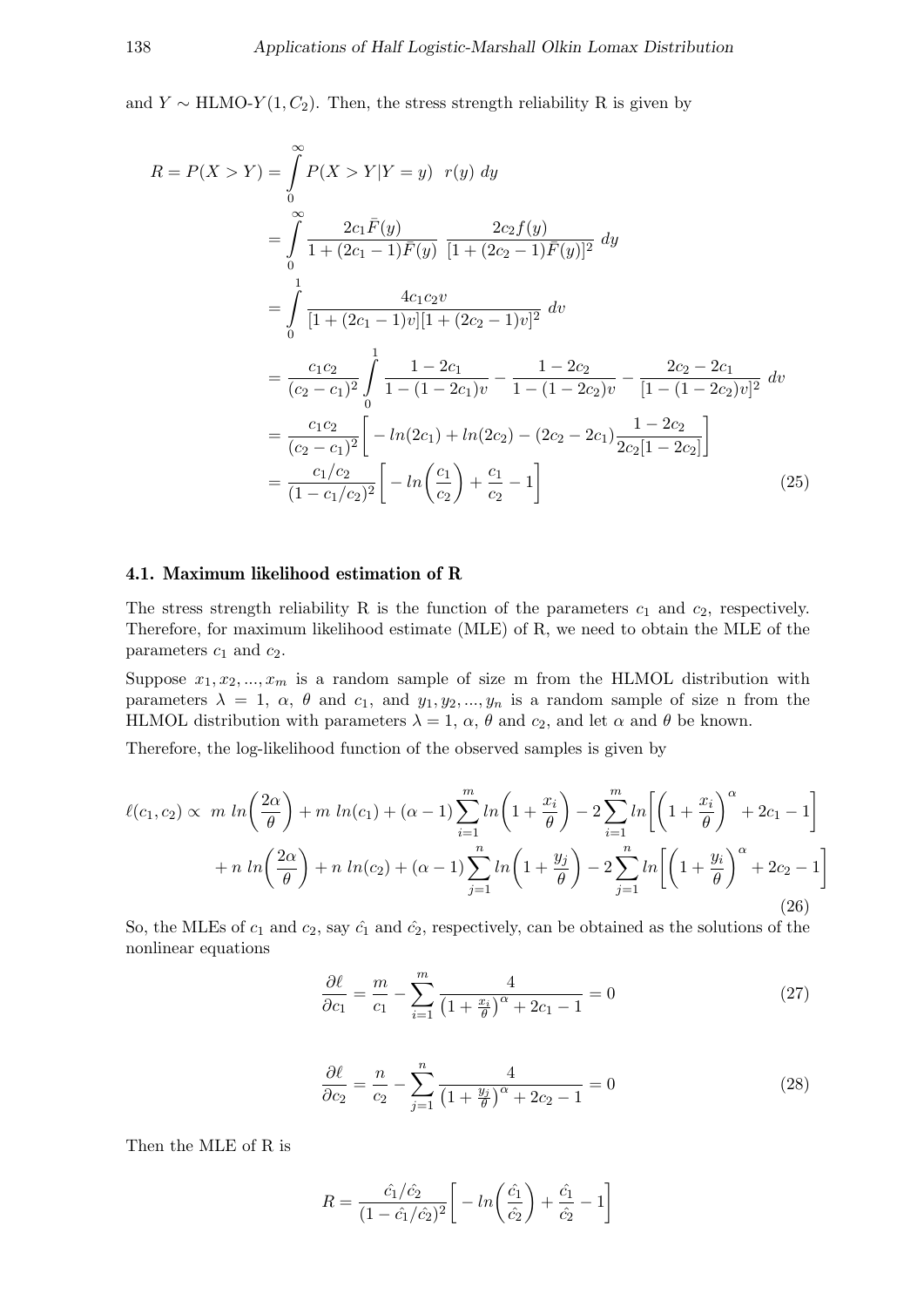The elements of Fishers information matrix are

$$
I_{11} = -E\left(\frac{\partial^2 \ell}{\partial c_1^2}\right) = \frac{m}{c_1^2} - 8mE\left(\frac{1}{\left(1 + \frac{X}{\theta}\right)^{\alpha} + 2c_1 - 1}\right)
$$
  
=  $m\left(\frac{1}{c_1^2} - 16c_1 \int_{2c_1}^{\infty} \frac{1}{u^4} du\right)$   
=  $m\left(\frac{1}{c_1^2} - \frac{2}{3c_1^2}\right)$   
=  $\frac{m}{3c_1^2}$  (29)

$$
I_{12} = I_{21} = -E\left(\frac{\partial^2 \ell}{\partial C_1 c_2}\right) = 0\tag{30}
$$

$$
I_{22} = -E\left(\frac{\partial^2 \ell}{\partial c_2^2}\right) = \frac{n}{c_2^2} - 8mE\left(\frac{1}{\left(1 + \frac{Y}{\theta}\right)^{\alpha} + 2c_2 - 1}\right)
$$
  
= 
$$
\frac{n}{3c_2^2}
$$
 (31)

**Theorem 4.1.** As  $m \to \infty$  and  $n \to \infty$ , then  $[\sqrt{m}(\hat{c_1} - c_1), \sqrt{n}(\hat{c_2} - c_2)] \stackrel{d}{\longrightarrow} N_2(0, A^{-1}(c_1, c_2))$ where,

$$
A = \begin{pmatrix} a_{11} & 0 \\ 0 & a_{22} \end{pmatrix}
$$

and

$$
a_{11} = \lim_{m,n \to \infty} \frac{I_{11}}{m} = \frac{1}{3c_1^2}, \quad a_{22} = \lim_{m,n \to \infty} \frac{I_{22}}{m} = \frac{1}{3c_2^2}
$$

Proof. We can use the asymptotics properties of MLEs to prove it.

To obtain the asymptotic  $100(1-\alpha)$  % confidence interval for R, we proceed as follows

$$
b_1(c_1, c_2) = \frac{\partial R}{\partial c_1} = \frac{c_2}{(c_2 - c_1)^3} \left[ -2(c_2 - c_1) - (c_1 + c_2) \ln\left(\frac{c_1}{c_2}\right) \right]
$$

$$
b_2(c_1, c_2) = \frac{\partial R}{\partial c_2} = \frac{c_1}{(c_2 - c_1)^3} \left[ 2(c_2 - c_1) + (c_1 + c_2) \ln\left(\frac{c_1}{c_2}\right) \right] = -\frac{c_1}{c_2} b_1(c_1, c_2)
$$

Then,

,

.

$$
V(\hat{R}) = V(\hat{c}_1) b_1^2(c_1, c_2) + V(\hat{c}_2) b_2^2(c_1, c_2)
$$
  
=  $c_1^2 b_1^2(c_1, c_2) \left(\frac{3}{m} + \frac{3}{n}\right)$ .

Thus we have the following result.

As  $m \to \infty$ ,  $n \to \infty$ ,  $\frac{\hat{R}-R}{\hat{R}-R}$  $c_1$   $b_1(c_1,c_2)$   $\sqrt{\frac{3}{m}+\frac{3}{n}}$  $\stackrel{d}{\longrightarrow} N(0,1)$  and the asymptotic 100(1- $\alpha$ ) % confidence interval for R is given by

$$
\hat{R} \pm Z_{(\alpha/2)} \hat{c}_1 b_1(\hat{c}_1, \hat{c}_2) \sqrt{\frac{3}{m} + \frac{3}{n}}
$$

where  $Z_{(\alpha/2)}$  is the  $(1 - \alpha/2)^{th}$  percentiles of the standard normal distribution. Hence, the asymptotic  $95\%$  confidence interval for R is given by

$$
\hat{R} \pm 1.96 \, \hat{c}_1 \, b_1(\hat{c}_1, \hat{c}_2) \sqrt{\frac{3}{m} + \frac{3}{n}}
$$

 $\Box$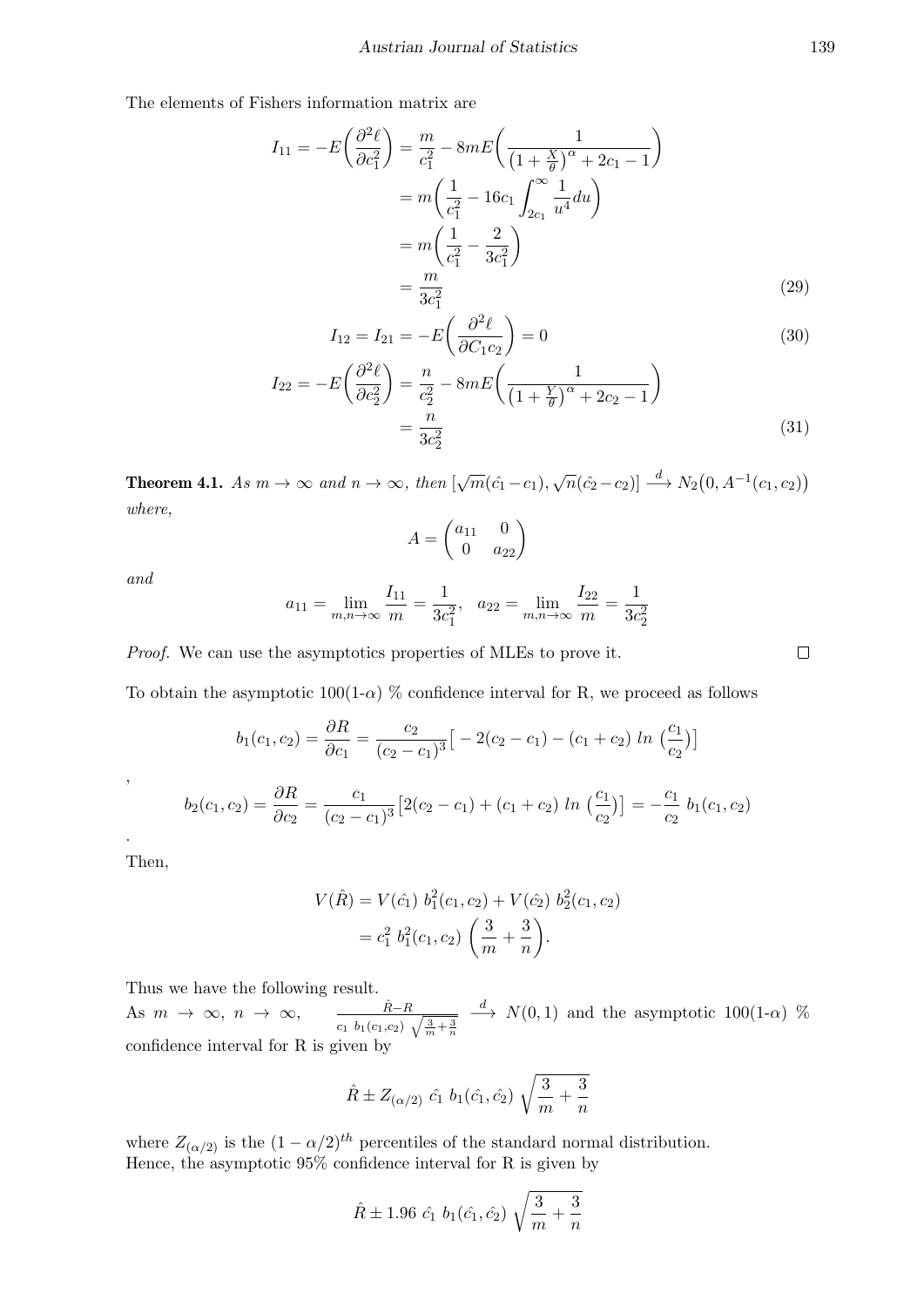#### 4.2. Simulation study for R

Here, we mainly present some simulation experimentes to study the performance of the MLE estimator and confidence interval for R. The simulation experiment was repeated  $N=10000$ times each with different sample sizes,  $(m,n)=(15,15)$ ,  $(20,20)$ ,  $(25,20)$ ,  $(25,25)$ ,  $(25,30)$ ,  $(30,20), (30,25), (30,30)$ . The values of  $c_1$  and  $c_2$  were combinations of  $c_1=0.2, 0.5, 0.6$  and c<sub>2</sub>=0.4, 0.8, 0.5. We fixed the values of  $\alpha$  and  $\theta$  as,  $\alpha = 4$  and  $\theta = 1$ . In this simulation study, we computed four measures: the average bias (Bias), average mean square error(MSE), average length of the asymptotic 95% confidence intervals and coverage probability of R.

<span id="page-16-0"></span>Table 6: Bias and MSE of the simulated estimates of R for  $\alpha = 4$  and  $\theta = 1$ 

|          | $(c_1,c_2)$ |             |            |            |            |            |  |  |
|----------|-------------|-------------|------------|------------|------------|------------|--|--|
|          |             | <b>Bias</b> |            |            | MSE        |            |  |  |
| (m,n)    | (0.2, 0.4)  | (0.5, 0.8)  | (0.6, 0.5) | (0.2, 0.4) | (0.5, 0.8) | (0.6, 0.5) |  |  |
| (15,15)  | 0.0394      | 0.0356      | $-0.0141$  | 0.0085     | 0.0077     | 0.0068     |  |  |
| (20,20)  | 0.0383      | 0.0355      | $-0.0140$  | 0.0067     | 0.0066     | 0.0055     |  |  |
| (25,20)  | 0.0398      | 0.0379      | $-0.0103$  | 0.0062     | 0.0063     | 0.0052     |  |  |
| (25, 25) | 0.0370      | 0.0353      | $-0.0129$  | 0.0055     | 0.0059     | 0.0049     |  |  |
| (25,30)  | 0.0354      | 0.0348      | $-0.0160$  | 0.0051     | 0.0058     | 0.0047     |  |  |
| (30,20)  | 0.0416      | 0.0411      | $-0.0075$  | 0.0059     | 0.0064     | 0.0049     |  |  |
| (30,25)  | 0.0386      | 0.0381      | $-0.0109$  | 0.0053     | 0.0059     | 0.0046     |  |  |
| (30, 30) | 0.0346      | 0.0345      | $-0.0125$  | 0.0048     | 0.0056     | 0.0044     |  |  |

<span id="page-16-1"></span>Table 7: Average confidence length and coverage probability of the simulated estimates of R for  $\alpha = 4$  and  $\theta = 1$ 

|          | $(c_1,c_2)$ |                           |            |                      |            |            |  |  |
|----------|-------------|---------------------------|------------|----------------------|------------|------------|--|--|
|          |             | Average confidence length |            | Coverage probability |            |            |  |  |
| (m,n)    | (0.2, 0.4)  | (0.5, 0.8)                | (0.6, 0.5) | (0.2, 0.4)           | (0.5, 0.8) | (0.6, 0.5) |  |  |
| (15,15)  | 0.3945      | 0.4010                    | 0.4029     | 0.9593               | 0.9773     | 0.9791     |  |  |
| (20, 20) | 0.3437      | 0.3487                    | 0.3506     | 0.9624               | 0.9688     | 0.9795     |  |  |
| (25,20)  | 0.3272      | 0.3315                    | 0.3327     | 0.9622               | 0.9635     | 0.9747     |  |  |
| (25, 25) | 0.3085      | 0.3125                    | 0.3142     | 0.9621               | 0.9591     | 0.9715     |  |  |
| (25,30)  | 0.2954      | 0.2994                    | 0.3013     | 0.9605               | 0.9571     | 0.9701     |  |  |
| (30,20)  | 0.3156      | 0.3195                    | 0.3204     | 0.9612               | 0.9556     | 0.9741     |  |  |
| (30, 25) | 0.2960      | 0.2998                    | 0.3011     | 0.9590               | 0.9526     | 0.9717     |  |  |
| (30, 30) | 0.2818      | 0.2855                    | 0.2862     | 0.9576               | 0.9485     | 0.9666     |  |  |

The Bias and MSE of are presented in Table [6.](#page-16-0) The average confidence lengths and coverage probabilities are reported for 95% confidence intervals using exact MLE and asymptotic distribution of R in Table [7.](#page-16-1) When  $c_1 < c_2$ , the bias is positive and when  $c_1 > c_2$ , the bias is negative. The equal (m=n) and unequal (m $\neq$  n) choices of sample sizes are taken to evaluate the estimates of R. From this extensive study, it has been observed that the Bias decreases with increasing sample size n and fixed sample size m, also Bias increases with increase sample size m and fixed n. In general, Bias, MSE and length of the confidence interval decreases as the sample size increases. It verifies the consistency property of the MLE of R. For small sample sizes  $(m,n)$ , the coverage probabilities for the MLE's are slight less than nominal value, with the increase of sample sizes  $(m,n)$ , they more close to the nominal value. We also observe that there is no substantial difference in the Bias, MSE, average confidence lengths and coverage probabilities of R for different choices of the parameters.

#### 4.3. Practical data example for R

In this subsection, We consider the real-life data sets of the waiting times (in minutes) before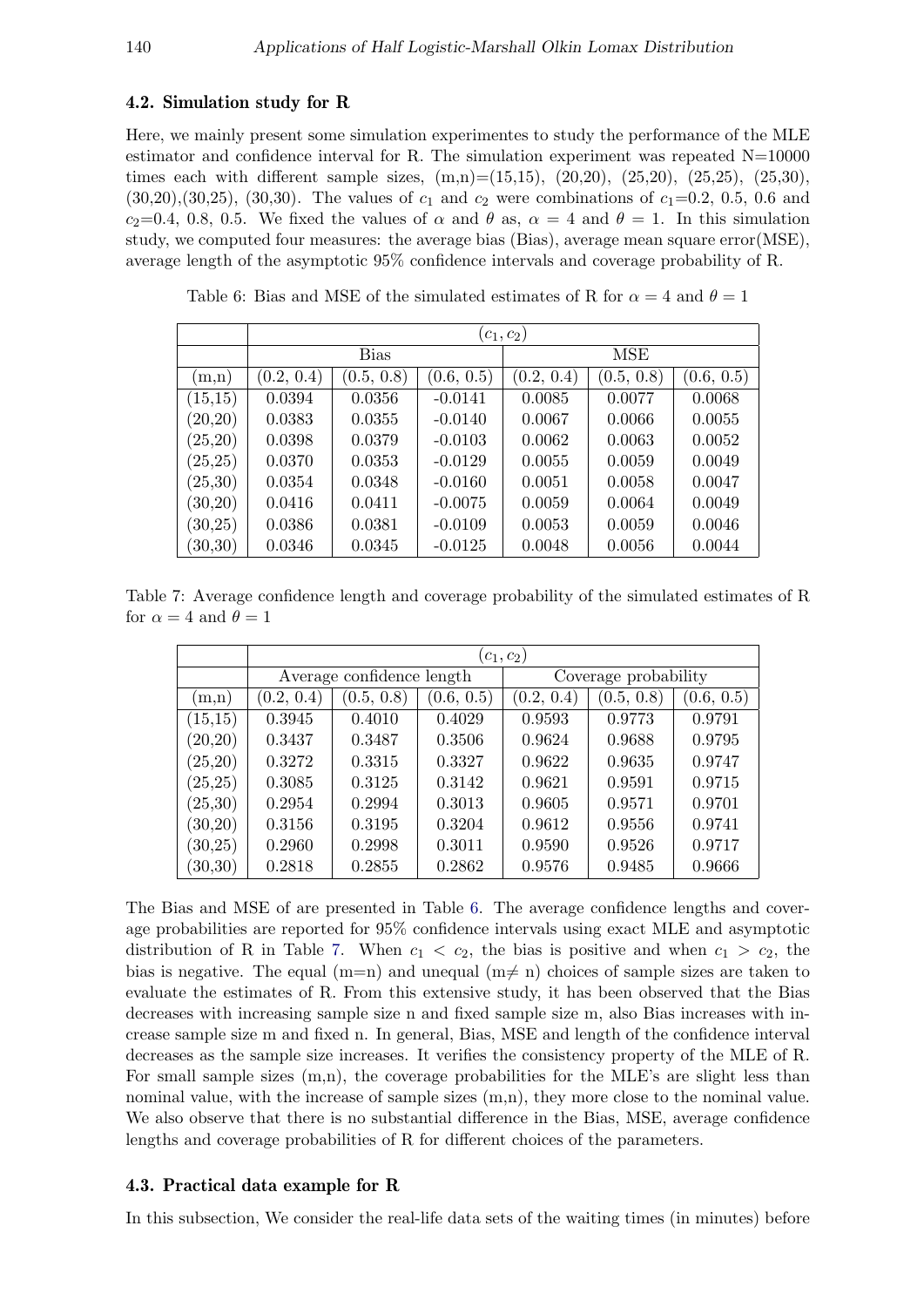service of the customers of two diffrent banks A and B, given by [Ghitany, Atieh, and Nadarajah](#page-18-17) [\(2008\)](#page-18-17). We are interested in estimating the stress-strength reliability  $R = P(X > Y)$  where  $X(Y)$  denotes the customer service time in Bank A (B). The data sets are given below Bank A: X(m=100)

0.8, 0.8, 1.3, 1.5, 1.8, 1.9, 1.9, 2.1, 2.6, 2.7, 2.9, 3.1, 3.2,3.3, 3.5, 3.6,4.0, 4.1, 4.2, 4.2, 4.3, 4.3, 4.4, 4.4, 4.6, 4.7, 4.7, 4.8, 4.9, 4.9, 5.0, 5.3, 5.5, 5.7, 5.7, 6.1, 6.2, 6.2, 6.2, 6.3, 6.7, 6.9, 7.1, 7.1, 7.1, 7.1, 7.4, 7.6, 7.7, 8.0, 8.2, 8.6, 8.6, 8.6, 8.8, 8.8, 8.9, 8.9, 9.5, 9.6, 9.7, 9.8, 10.7, 10.9, 11.0, 11.0, 11.1, 11.2, 11.2, 11.5, 11.9, 12.4, 12.5, 12.9, 13.0, 13.1, 13.3, 13.6, 13.7, 13.9, 14.1, 15.4, 15.4, 17.3, 17.3, 18.1, 18.2, 18.4, 18.9, 19.0, 19.9, 20.6, 21.3, 21.4, 21.9, 23.0, 27.0, 31.6, 33.1, 38.5.

Bank B: Y  $(n=60)$ 

0.1, 0.2, 0.3, 0.7, 0.9, 1.1, 1.2, 1.8, 1.9, 2.0, 2.2, 2.3, 2.3, 2.3, 2.5, 2.6, 2.7, 2.7, 2.9, 3.1, 3.1, 3.2, 3.4, 3.4, 3.5, 3.9, 4.0, 4.2, 4.5, 4.7, 5.3, 5.6, 5.6, 6.2, 6.3, 6.6, 6.8, 7.3, 7.5, 7.7, 7.7, 8.0, 8.0, 8.5, 8.5, 8.7, 9.5, 10.7, 10.9, 11.0, 12.1, 12.3, 12.8, 12.9, 13.2, 13.7, 14.5, 16.0, 16.5, 28.0.

We fitted the HLMOL distribution for each dataset. Let us first assume that  $X \sim \text{HLMOL}(\lambda =$  $1, \alpha = 4, \theta = 7, c_1$  and  $Y \sim \text{HLMOL}( \lambda = 1, \alpha = 4, \theta = 7, c_2)$ . We used the Anderson-Darling (A-D), Cramer-von Mises and Kolmogorov-Smirnov (K-S) statistics to test the goodness-of-fit and found that the HLMOL distribution is good fitted. The values of A-D, Cramer-von Mises and K-S statistics along P-value are given in Table [8](#page-17-0)

<span id="page-17-0"></span>Table 8: Statistic(P-value) of different goodness-of-fit tests for the data sets

| $A-D$                                      | Cramer-von Mises K-S |               |
|--------------------------------------------|----------------------|---------------|
| Bank $A(X)$ 0.2466(0.9721) 0.0311(0.9729)  |                      | 0.0451(0.987) |
| Bank B(Y) $0.3349(0.9095)$ $0.0542(0.852)$ |                      | 0.0748(0.89)  |

The MLEs of the unknown parameters are  $\hat{c}_1$ =10.5963,  $\hat{c}_2$ =3.9109. Replacing the parameters by the estimates we get the MLE of the stress-strength reliability R as 0.6608 and the 95% confidence interval of R is (0.5771, 0.7445).

## 5. Conclusion

The paper considers the applications of HLMOL distribution in the fields of time series modeling, ASP and stress-strength analysis. In time series modeling, different autoregressive minification processes of order one are developed. These can be used for modelling time series data from different contexts. We developed a ASP for HLMOL distribution by assuming the lifetime of products following HLMOL distribution. For fixed confidence level, the minimum sample size to assert the ratio of specified mean life and the maximum test duration are calculated. The OC values with OC curves and minimum ratio of mean life to the specified life are tabulated. The results are illustrated using a data set. It is shown that the suggested ASP is useful in minimizing the producer's risk. Also, the proposed ASP is more economical than some of the existing ASPs.

In stress-strength analysis, we derive and estimate the stress-strength reliability parameter R based on two independent samples from HLMOL distribution with different parameters. The results for estimation of R by MLE is reported. From the simulation results, it is observed that as the sample size (m,n) increases the Bias, MSE and average confidence length decreases and, the performance of the coverage probability is satisfactory. Also, a real-life data analysis is presented for illustrative purpose.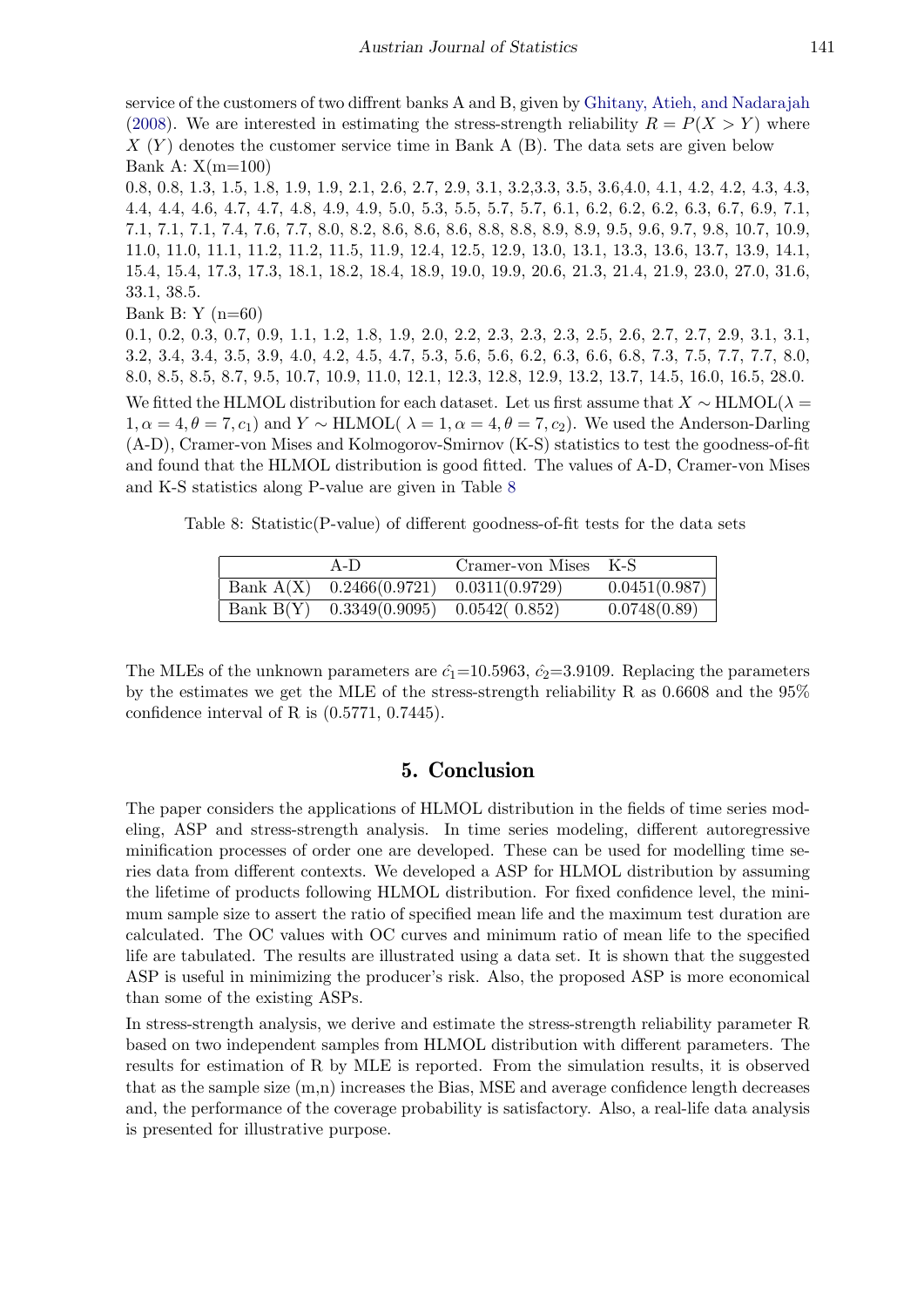## References

- <span id="page-18-16"></span>Al-Nasser AD, Al-Omari AI, Bani-Mustafa A, Jaber K (2018). "Developing Single-acceptance Sampling Plans Based on a Truncated Lifetime Test for an Ishita Distribution." STATIS-TICS, 19(3), 393–406.
- <span id="page-18-1"></span>Alzaatreh A, Lee C, Famoye F (2013). "A New Method for Generating Families of Continuous Distributions." *Metron*,  $71(1)$ , 63–79.
- <span id="page-18-2"></span>Arnold BC, Robertson CA (1989). "Autoregressive Logistic Processes." Journal of Applied Probability, pp. 524–531.
- <span id="page-18-12"></span>Birnbaum ZW, McCarty RC, et al. (1958). "A Distribution-Free Upper Confidence Bound for  $Pr(Y < X)$ , Based on Independent Samples of X and Y." The Annals of Mathematical Statistics, 29(2), 558–562.
- <span id="page-18-11"></span>Birnbaum ZW, et al. (1956). "On a Use of the Mann-Whitney Statistic." In Proceedings of the Third Berkeley Symposium on Mathematical Statistics and Probability, Volume 1: Contributions to the Theory of Statistics. The Regents of the University of California.
- <span id="page-18-17"></span>Ghitany ME, Atieh B, Nadarajah S (2008). "Lindley Distribution and Its Application." Mathematics and Computers in Simulation, 78(4), 493–506.
- <span id="page-18-7"></span>Gillariose J, Tomy L (2018). "A New Life Time Model: The Generalized Rayleigh-Truncated Negative Binomial Distribution." International Journal of Scientific Research in Mathematical and Statistical Sciences, 5(6), 1–12.
- <span id="page-18-8"></span>Jose KK, Joseph J (2018). "Reliability Test Plan for the Gumbel-uniform Distribution." Stochastics and Quality Control, 33(1), 71–81.
- <span id="page-18-4"></span>Jose KK, Naik SR, Ristić MM (2010). "Marshall–Olkin q-Weibull Distribution and Max–min Processes." Statistical Papers, 51(4), 837–851.
- <span id="page-18-9"></span>Jose KK, Sebastian R (2011). "Marshall–Olkin Gumbel-maximum Distribution." Submitted.
- <span id="page-18-10"></span>Jose KK, Tomy L, Thomas SP (2018). "On a Generalization of the Weibull Distribution and Its Application in Quality Control." Stochastics and Quality Control, 33(2), 113–124.
- <span id="page-18-14"></span>Kantam RRL, Rosaiah K, Rao GS (2001). "Acceptance Sampling Based on Life Tests: Loglogistic Model." *Journal of Applied Statistics*, **28**(1), 121–128.
- <span id="page-18-13"></span>Krishnarani SD, Jayakumar K (2008). "A Class of Autoregressive Processes." Statistics  $\mathcal{B}$ Probability Letters,  $78(12)$ ,  $1355-1361$ .
- <span id="page-18-0"></span>Marshall AW, Olkin I (1997). "A New Method for Adding a Parameter to a Family of Distributions with Application to the Exponential and Weibull Families." Biometrika, 84(3), 641–652.
- <span id="page-18-3"></span>Pillai RN (1991). "Semi-pareto Processes." *Journal of Applied Probability*, pp. 461–465.
- <span id="page-18-15"></span>Ravikumar MS, Kantam RRL, Durgamamba AN (2016). "Acceptance Sampling Plans for Burr Type X Distribution." International Journal of Advanced Technology in Engineering and Science, 4(8), 36–44.
- <span id="page-18-5"></span>Rosaiah K, Gadde SR, Kalyani K, Kumar DCU (2018). "Odds Exponential Log-logistic Distribution: An Economic Reliability Test Plan." International Journal of Science and Research (IJSR), 7, 1653–1660.
- <span id="page-18-6"></span>Rosaiah K, Kantam RRL (2005). "Acceptance Sampling Based on the Inverse Rayleigh Distribution." Stochastics and Quality Control,  $20(2)$ , 277–286.